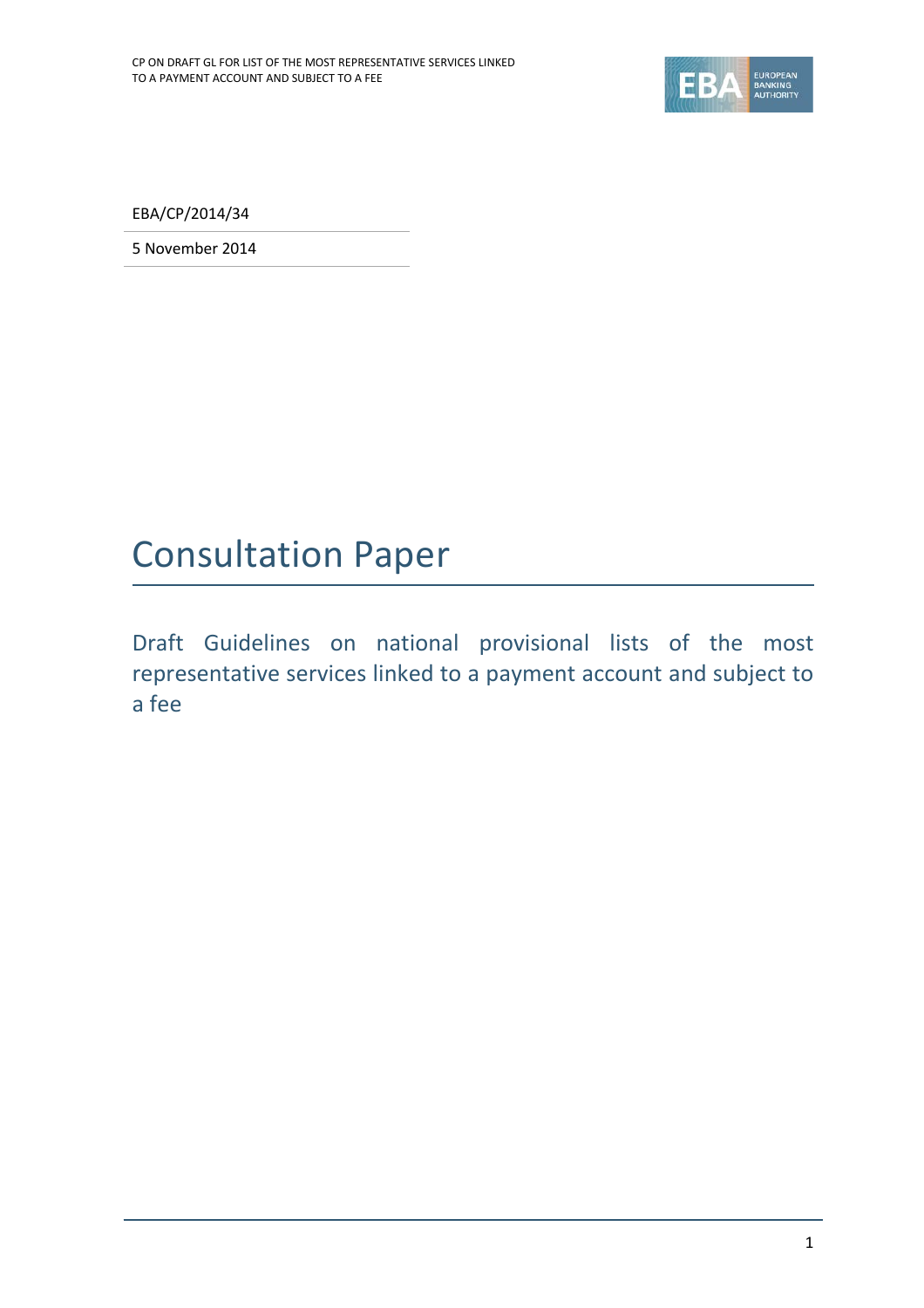

# **Contents**

|     | 1. Responding to this Consultation                                                                                                        | 3  |
|-----|-------------------------------------------------------------------------------------------------------------------------------------------|----|
|     | 2. Executive Summary                                                                                                                      | 4  |
|     | 3. Background and rationale                                                                                                               | 5  |
|     | Background                                                                                                                                | 5  |
|     | Rationale                                                                                                                                 | 6  |
|     | 4. Draft Guidelines on national provisional lists of the most representative services linked to a<br>payment account and subject to a fee | 10 |
|     | Title I – Subject matter, scope and definitions                                                                                           | 10 |
|     | Title II – Guidelines for the application of the criteria                                                                                 | 10 |
|     | 5. Accompanying documents                                                                                                                 | 14 |
| 5.2 | Overview of questions for Consultation                                                                                                    | 19 |
|     | 6. Annexes                                                                                                                                | 20 |
| 6.1 | Suggested methodologies                                                                                                                   | 20 |
| 6.2 | Template for competent authority's response                                                                                               | 22 |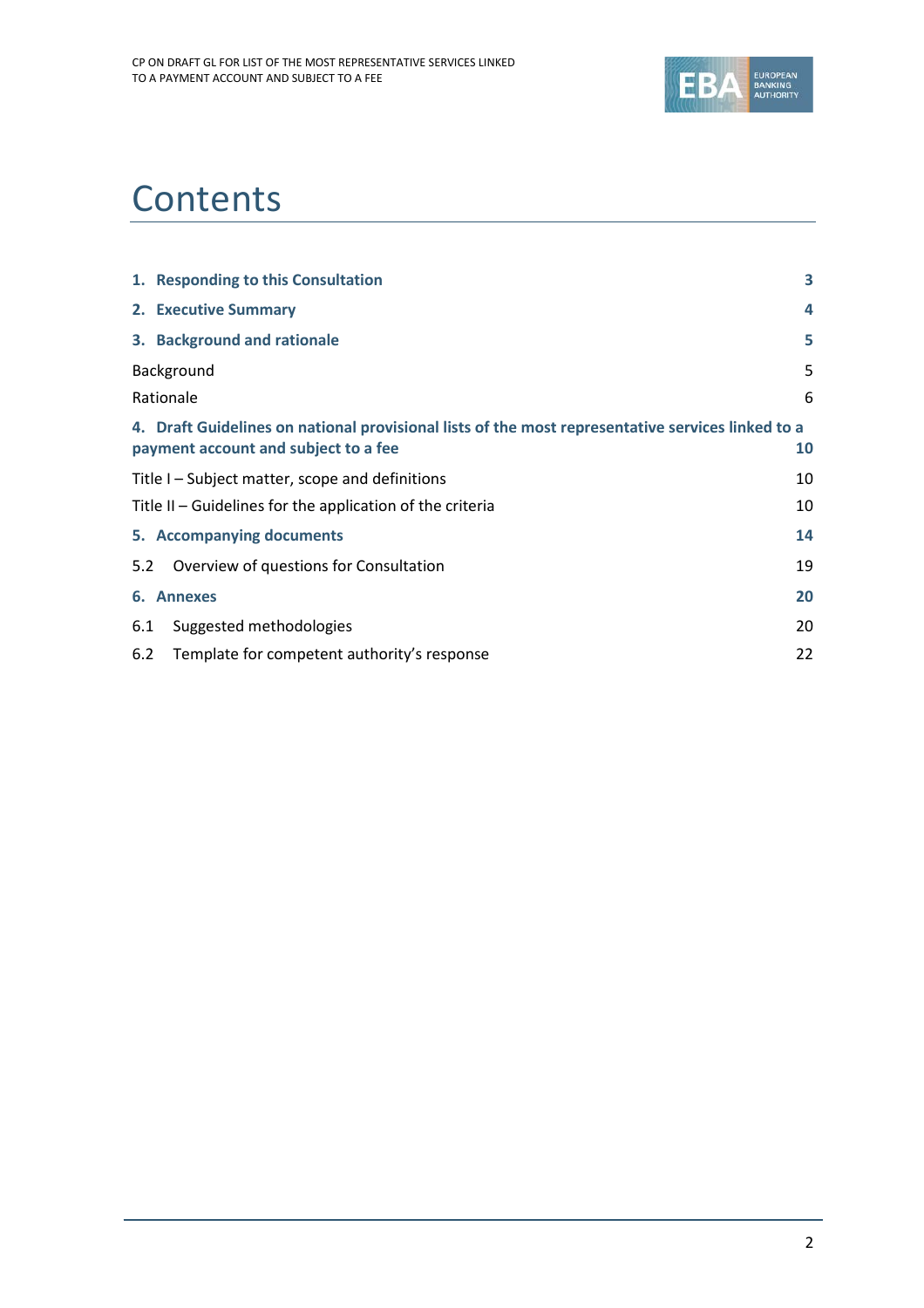

# 1. Responding to this Consultation

The EBA invites comments on all proposals put forward in this paper and in particular on the specific questions summarised in 5.2.

Comments are most helpful if they:

- respond to the question stated;
- indicate the specific point to which a comment relates;
- contain a clear rationale;
- provide evidence to support the views expressed/ rationale proposed; and
- describe any alternative regulatory choices the EBA should consider.

#### **Submission of responses**

To submit your comments, click on the 'send your comments' button on the consultation page by 09.01.2015. Please note that comments submitted after this deadline, or submitted via other means may not be processed.

#### **Publication of responses**

Please clearly indicate in the consultation form if you wish your comments to be disclosed or to be treated as confidential. A confidential response may be requested from us in accordance with the EBA's rules on public access to documents. We may consult you if we receive such a request. Any decision we make not to disclose the response is reviewable by the EBA's Board of Appeal and the European Ombudsman.

#### **Data protection**

The protection of individuals with regard to the processing of personal data by the EBA is based on Regulation (EC) No 45/2001 of the European Parliament and of the Council of 18 December 2000 as implemented by the EBA in its implementing rules adopted by its Management Board. Further information on data protection can be found under the [Legal notice section](http://eba.europa.eu/legal-notice) of the EBA website.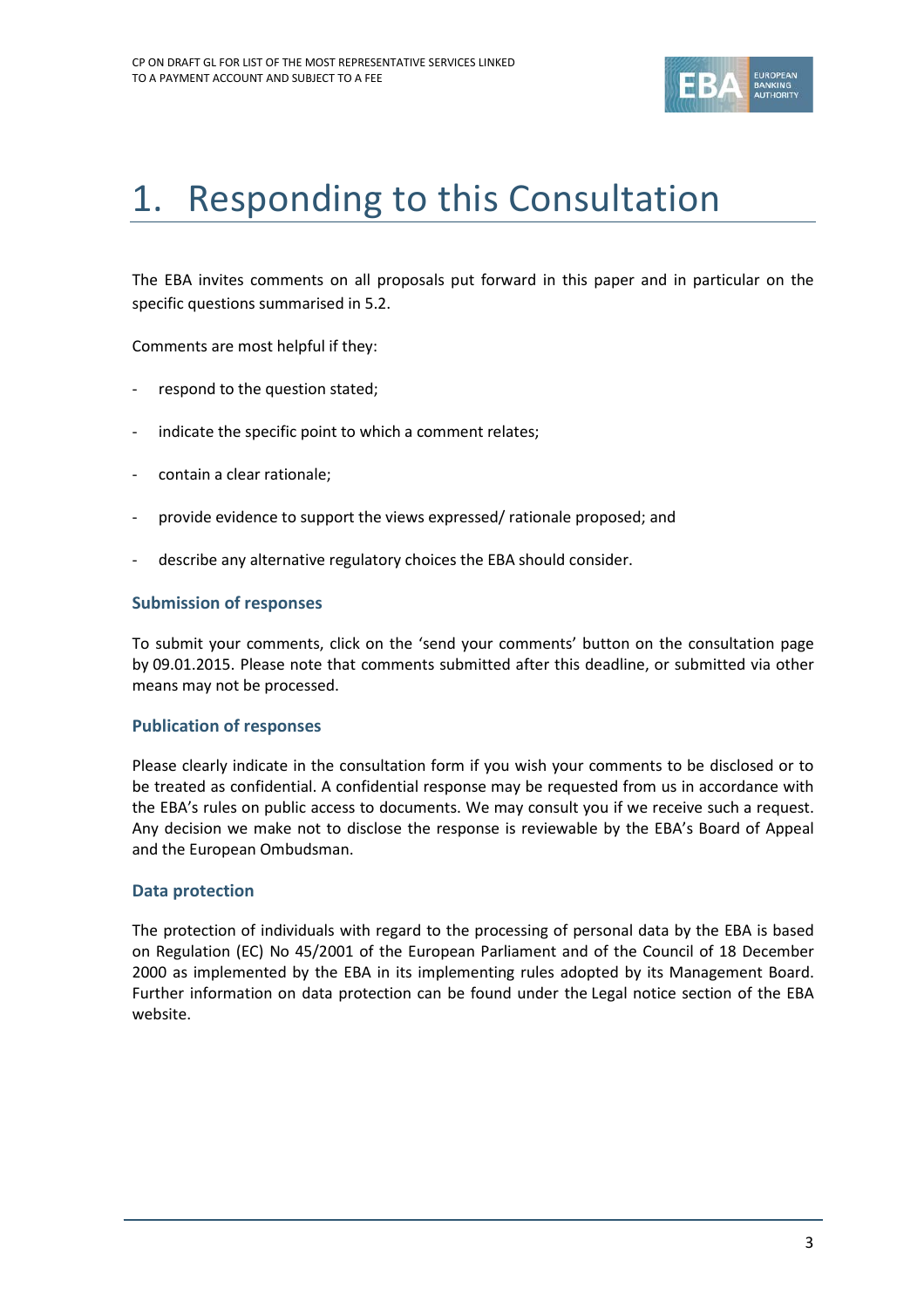

# 2. Executive Summary

The Payment Accounts Directive<sup>[1](#page-3-0)</sup> was published in the Official Journal on the 28<sup>th</sup> of August 2014. It considers vital for consumers to be able to understand fees so that they may be able to compare offers from different payment service providers (PSPs) and make informed decisions as to which payment account is most suitable for their needs.

The Directive seeks to standardise the most relevant terminology at Member State level and at Union level. It then provides for the creation of templates for the presentation of certain fee information, which will be used by PSPs. The Directive sets out that, at this stage, Union-level standardisation of terminology will take place for the services which are common to at least a majority of Member States. To that end, Member States will have to appoint the competent authorities that will develop the provisional lists of at least 10 and no more than 20 of the most representative services linked to a payment account that are subject to a fee offered by at least one PSP at national level.

Article 3(2) of the Directive mandates the European Banking Authority (EBA) to issue Guidelines to ensure the sound application of the criteria for National Competent Authorities to establish those provisional lists. The Directive mentions that Member States shall have regard to the services that a) are most commonly used by consumers in relation to their payment account; b) generate the highest cost for consumers, both overall as well as per unit.

The Guidelines set down how competent authorities should apply the criteria, what factors they should take into consideration, how they should report their list of the most representative services to the EBA and to the Commission, and what supportive data should be obtained. The Guidelines mention that competent authorities should first assess the services that could potentially be included in their provisional list by ranking them against each of the criteria specified in Article 3(2). The EBA considers competent authorities may apply these criteria independently as the criteria do not need to be used cumulatively. Given the differences in services and related pricing structures that exist between PSPs and between Member States, it is appropriate that competent authorities apply the criteria in a way that is relevant to the specificities of local markets. For this task, competent authorities may collect and rely on data from a wide range of sources, provided that they are statistically robust. Competent authorities should respond to the Commission and to the EBA using the template provided.

Following the application of the Guidelines, the Directive mandates the EBA to develop draft regulatory technical standards setting out the Union standardised terminology for those services that are common to at least a majority of Member States, on the basis of the provisional lists notified.

 $\overline{a}$ 

<span id="page-3-0"></span> $1$  Directive 2014/92/EU of the European Parliament and of the Council of 23 July 2014 on the comparability of fees related to payment accounts, payment account switching and access to payment accounts with basic features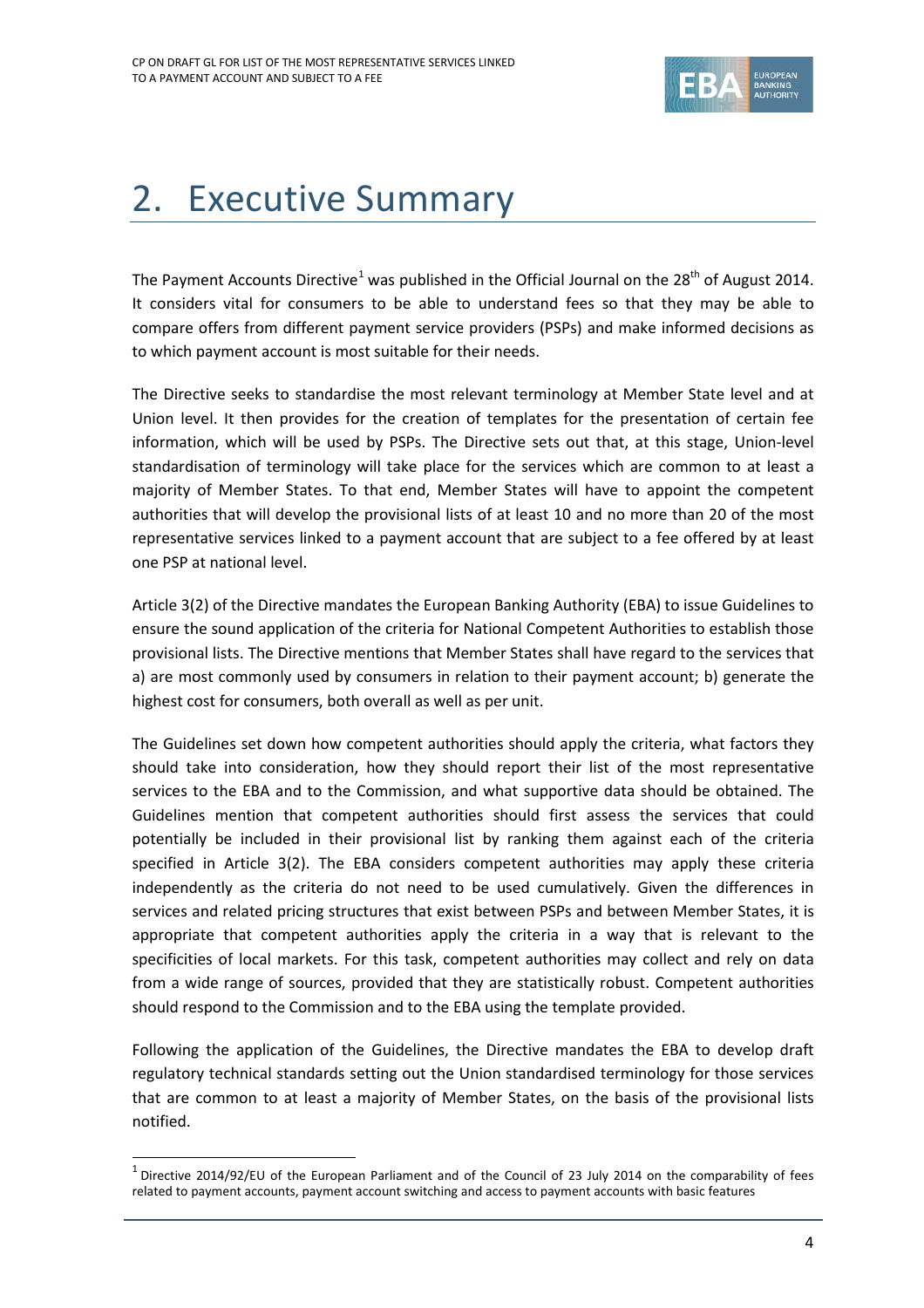

## 3. Background and rationale

This section summarises the background to the mandate foreseen in Article 3(2) of the Payment Accounts Directive (PAD, hereafter "The Directive") for the European Banking Authority (EBA) to issue Guidelines to ensure the sound application of the criteria for National Competent Authorities to establish a provisional list of at least 10 and no more than 20 of the most representative services linked to a payment account and subject to a fee ("the provisional list"), and the rationale followed by the EBA when developing these Guidelines. It explains how the production of Guidelines by the EBA is only the first step of a process outlined in Chapter II of Directive.

### **Background**

The Directive includes four mandates for the EBA. The first mandate for the EBA is to issue Guidelines to ensure the sound application of the criteria set out in Article 3(2) for the Member States (MS) to establish provisional lists of the most representative services linked to a payment account, by 18 March 2015. From the provisional lists the EBA is mandated to develop draft regulatory technical standards (RTS), by 18 September 2016, setting out the Union standardized terminology for those services that are common to at least a majority of Member States. The other two mandates for the EBA are to develop implementing technical standards (ITS), also by 18 September 2016, regarding a standardized presentation format of: the fee information document and its common symbol; and of the statement of fees and its common symbol. Both ITSs will require consumer testing.

As set out in the Directive, in Recital 15, it is vital for consumers to be able to understand fees so that they may be able to compare offers from different payment service providers (PSPs) and make informed decisions as to which payment account is most suitable for their needs. Comparison between fees is made more difficult where PSPs use different terminology for the same services and provide information in different formats. Standardised terminology, coupled with targeted fee information presented in a consistent format covering the most representative services linked to payment accounts, may help consumers both to understand and compare fees.

Recital 16 of the Directive mentions that consumers would benefit most from information that is concise, standardised and easy to understand and compare between different PSPs. However, the tools made available to consumers to compare payment account offers would not have a positive impact if the time invested in going through lengthy lists of fees for different offers outweighed the benefit of choosing the offer that represents the best value. Therefore, the Directive sets out that, at this stage, terminology should only be standardised for the terms and definitions of the most representative payment account related services within Member States. Following this step, Union-level standardisation of terminology will take place for the services which are common to at least a majority of Member States.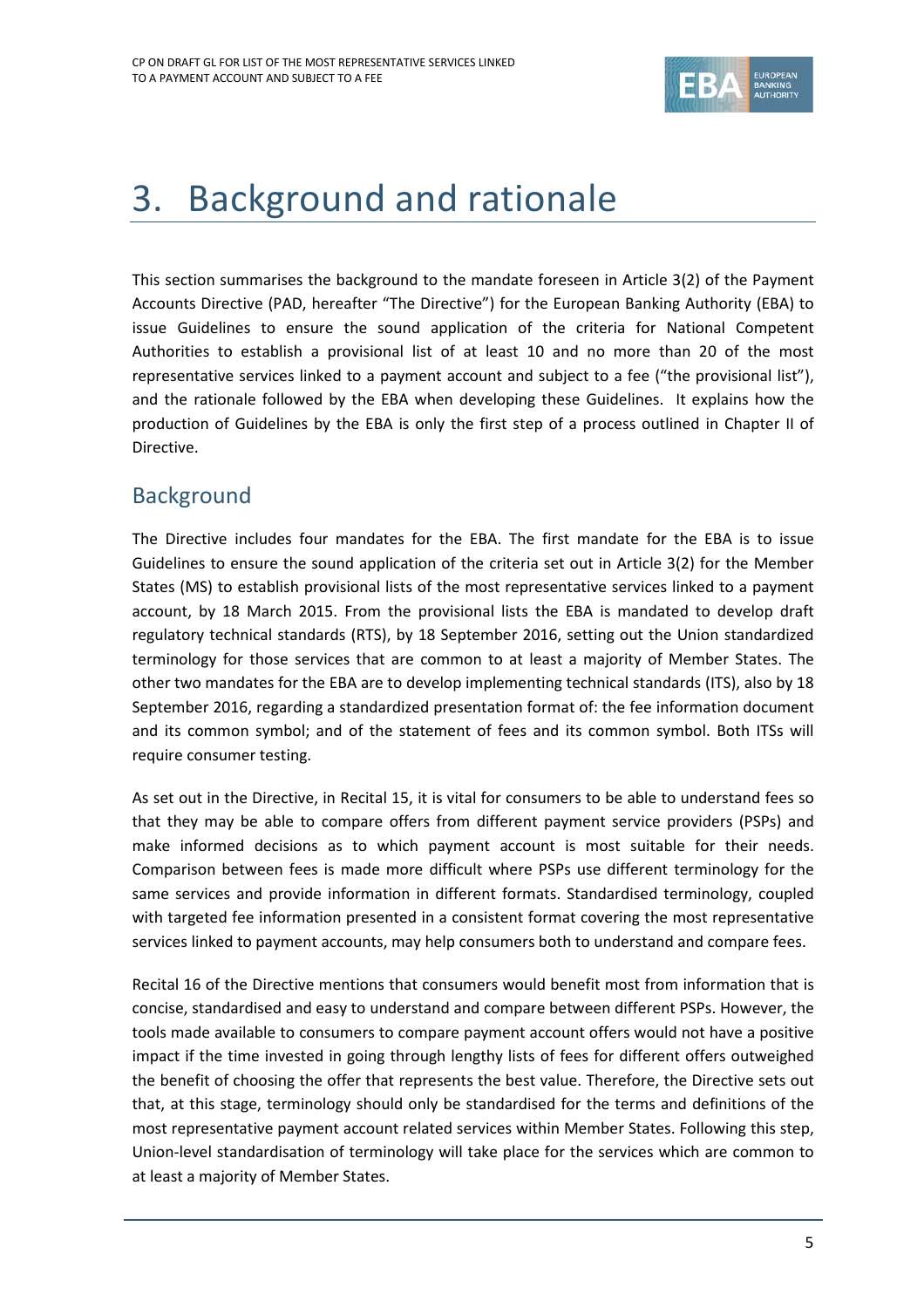

On that basis, the Directive focuses on ensuring that in future consumers will be given information in Fee Information Documents (FID) and Statements of Fees (SoF) that relates to the most representative services linked to a payment account in that Member State. This seeks to avoid the risk of excessive information provision and facilitates swifter implementation.

Article 3 of the Directive requires Member States to determine a provisional list of at least 10 and no more than 20 of the most representative services linked to a payment account that are subject to a fee offered by at least one PSP at national level. When determining their national list, Article 3, paragraph 2, of Directive stipulates that: "Member States shall have regard to the services that:

- a) are most commonly used by consumers in relation to their payment account;
- b) generate the highest cost for consumers, both overall as well as per unit."

Considering the next stages set out in Article 3 of the Directive, when compiling their provisional list, Member States should bear in mind that:

- the terminology in their provisional list will potentially be subject to harmonisation at the EU level;
- the services listed in the provisional list will be included in each national FID and SoF;
- while information on other services will not be included in the FID Member States may require PSPs to provide other information concerning services linked to the payment account together with the FID.

To be considered representative, services must be subject to a fee at a minimum of one PSP in a Member State.

Following the application of the Guidelines, the Directive mandates the EBA to develop draft regulatory technical standards setting out the Union standardised terminology for those services that are common to at least a majority of Member States, on the basis of the provisional lists notified.

### Rationale

Taking into consideration the mandate for the EBA as set out above, the question arises of how competent authorities should elaborate the lists of the most representative services linked to a payment account.

The Guidelines set down how competent authorities should apply the criteria in Article 3(2), what factors they should take into consideration, how they should report their list of the most representative services to the EBA and to the Commission, and what supportive data should be obtained.

In order to give effect to the mandate, the EBA is of the view that: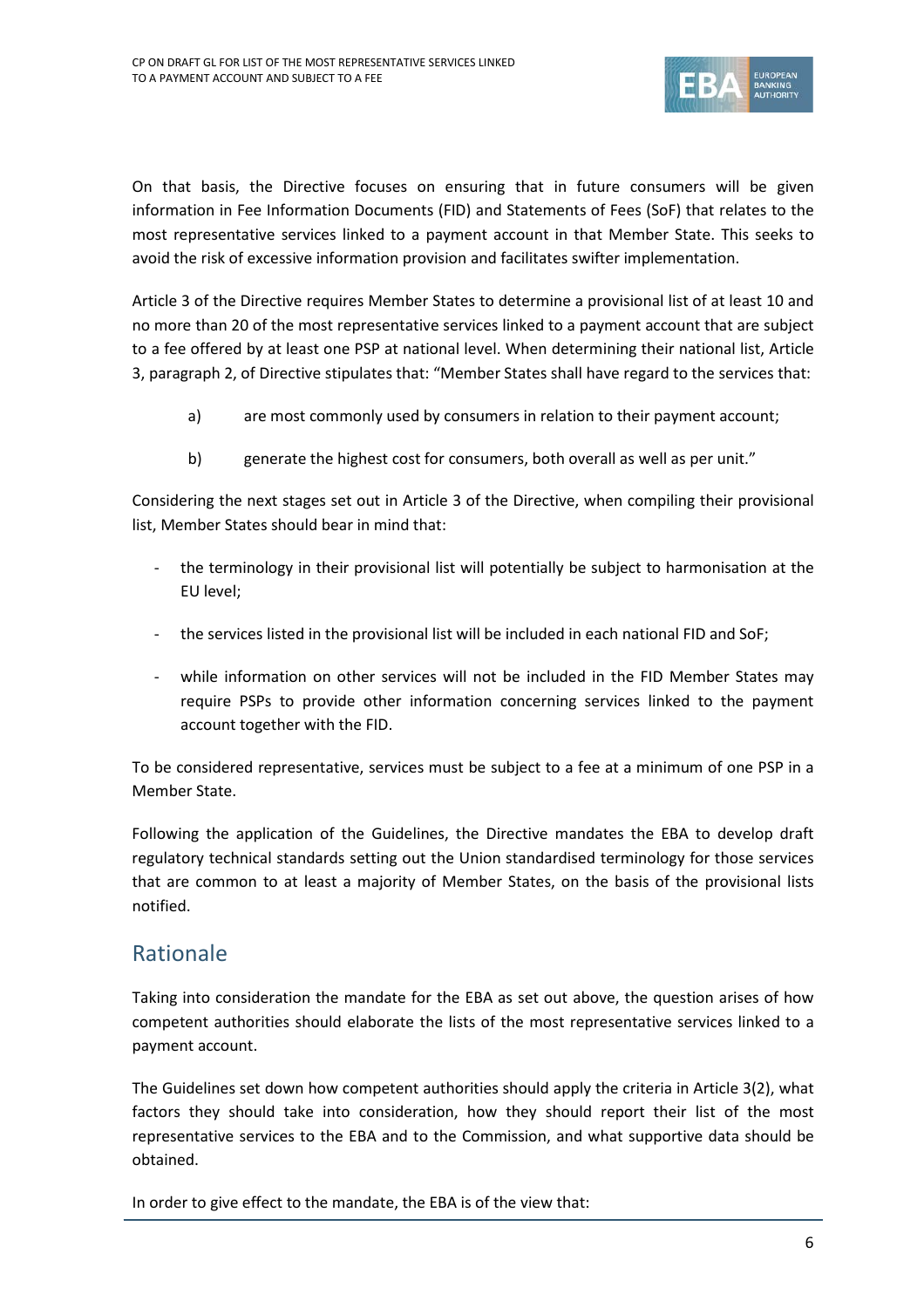

#### Listing the services

Competent authorities should first assess the services that could potentially be included in their provisional list by ranking them against each of the criteria specified in Article 3(2). The EBA considers that the criteria in Article 3(2) do not need to be used cumulatively. Competent authorities may apply these criteria independently. Competent authorities should rank the services that satisfy both of the criteria, and the ones that satisfy one of them. Competent authorities should follow the process to determine the relative merits of a service's inclusion on the list set out in Title II.

It is acknowledged that the Directive provides competent authorities with the necessary flexibility to compile a provisional list that reflects their national market. While these Guidelines consider competent authorities' use of the criteria, Member States are required to "have regard" to them. As such, the EBA recognises that other criteria may be considered pertinent by competent authorities. Given the objective of improving the comparability of services across Member States, the EBA considers that additional criteria may be relevant but only exceptionally, when market specificities determine so.

Competent authorities should consider including as a service the provision of the account itself, payment or transactional services, or penalties and charges that are levied based on the customer's account behaviour or circumstances, including interest rates for overdraft facilities and overrunning. Competent authorities should note that the provisional list is not supposed to be a comprehensive list of all the services that might be available and their associated fees.

Given the differences in services and related pricing structures that exist between PSPs and between Member States, it is appropriate that competent authorities apply the criteria in a way that is relevant to the "specificities of local markets."<sup>[2](#page-6-0)</sup> Taking into account that the Directive aims to ensure comparability of fees related to payment accounts, competent authorities should aim to ensure that their provisional list of services includes the services whose fees are most relevant to consumers when they are comparing products.

Competent authorities should bear in mind that more than one fee or type of fee might relate to the same service within their Member State. Each fee does not need to be considered as a separate service. Competent authorities should take into consideration that different PSPs might have different fees' structures for the same service. Therefore, in determining which services to consider including on their list, it should be considered firstly what the provided 'service' is.

Many services may be delivered through different channels. For instance, certain payment transactions might incur different fees depending on whether they are made online, by telephone, or in branch. As the pricing differentiation might be particularly pertinent to customers if the costs vary significantly between channels, competent authorities are asked to

 $\overline{a}$ 

<span id="page-6-0"></span><sup>&</sup>lt;sup>2</sup> See Recital 17 of the Directive.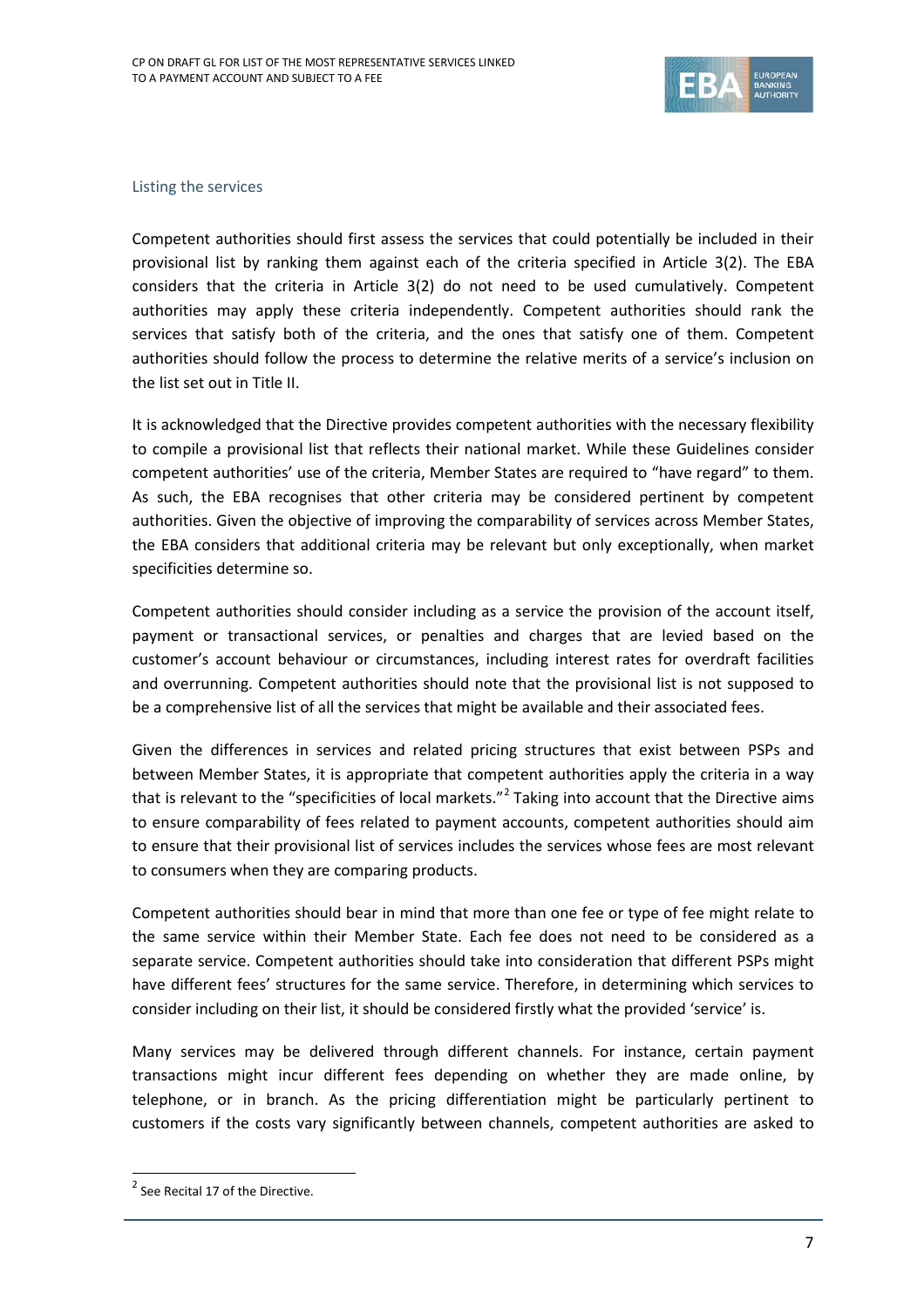

indicate this in the template. Subsequently, a fee, even if charged differently for different channels, should be considered as one in the list of 10-20 fees.

Regular 'maintenance' fees on a payment account might cover a range of payment services (e.g. ATM withdrawals, in-branch transactions). In some cases, the use of such services might be restricted, such as by the number of transactions permitted. Additional transactions might or might not attract a separate additional fee. Competent authorities may therefore consider that it is appropriate, according to the criteria, to include separately in their provisional list the services covered by the maintenance fee if within that Member States they are liable to attract a fee. Competent authorities should note, however, in making such a determination, that Article 4(3) of the Directive already requires the disclosure in the FID of the services included in such a package and of any such additional fees.

#### Exercising judgement

Once competent authorities have arrived at lists of the most common used and the most costly services, they should determine which to include in their provisional list of at least 10 up to 20 most representative services. When applying the criteria and deriving their lists, competent authorities might face a choice over whether a service should be included or omitted. While they may not exceed 20 services on their provisional list, competent authorities should consider whether a service satisfies one or both of the criteria sufficiently to merit inclusion. Those services that satisfy both criteria should have priority in the inclusion. The data might not necessarily dictate a clear decision and competent authorities might have to exercise judgement. In doing so, competent authorities should bear in mind the comparison purpose of the list, the FID and the SoF and their intended uses. As such competent authorities may wish to consider what services consumers would expect to find on such a list of services when comparing payment accounts.

Additionally to the two criteria, should differentiation be needed, factors such as the risk of consumer detriment may be borne in mind by competent authorities when considering whether to include certain fees or services in their provisional list. Consumer behavioural research shows that consumers are overoptimistic when buying new products and consider that they are unlikely to incur certain fees in the future. While certain services might be available to all consumers, they might only be used by a small proportion of consumers, but very often, and therefore be amongst the most common services attracting a fee. As suggested above, this might be the case for the fees that apply when you exceed the number of transactions covered by the account maintenance fee or when there are insufficient funds on the account. Competent authorities should consider whether, based on their experience of the national market, the potential for the consumer or segments of consumers to incur such costs in future, and possibly suffer detriment, merits the service's inclusion on the provisional list, rather than its exclusion.

When a payment account is offered as part of a package together with another product or service which is not linked to a payment account, as described in Article 8 of the Directive, competent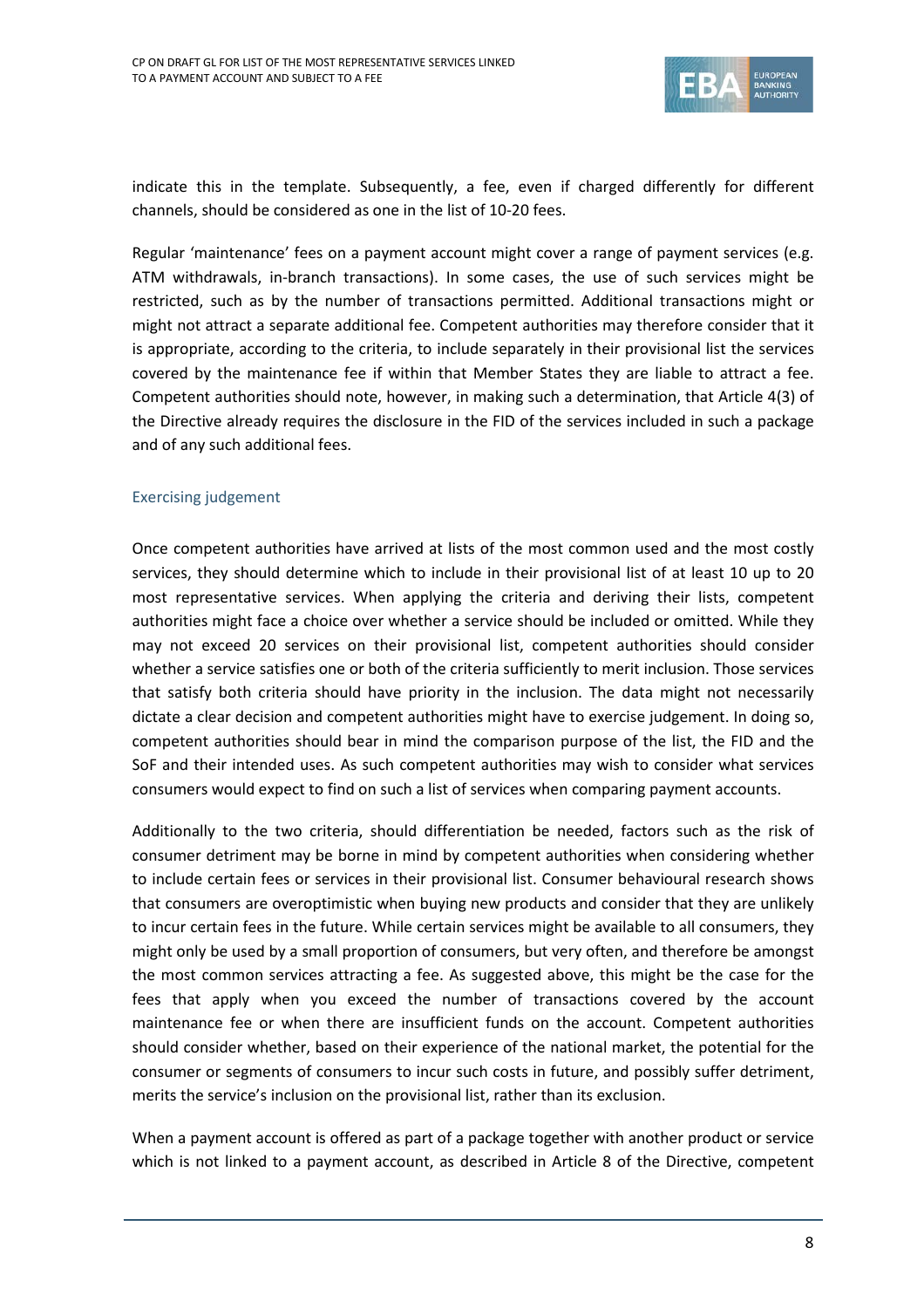

authorities should not include such products or services as separate items on their provisional list.Responding with the provisional lists

#### Responding with the provisional lists

Competent authorities should send the lists in a standardised and homogeneous way. To assist in categorising the services they identify and reporting their provisional list, a template is provided. The standardisation and homogenisation of responses will contribute to carry out the following step of determining the services that are common to at least a majority of Member States, and to set out the standardised terminology of those services.

#### Supportive data and evidence

Competent authorities may collect and rely on data from a wide range of sources, provided that they are statistically robust. These might include:

- Studies carried out by national authorities or other statistics entities that concern consumer banking and payments;
- Data already collected by the competent authority concerning fees related to payment accounts (also on the basis of sample surveys);
- Reliable data held by consumer or trade associations; and
- Reliable data or research that has been collected by independent research providers; and
- Reliable data published or available from PSPs (e.g. fee lists on websites of PSPs).

As such, when identifying the most representative services, competent authorities are not required to carry out additional, *ad hoc* collections of data to cover all payment account holders or all PSPs, such as through making information request to PSPs.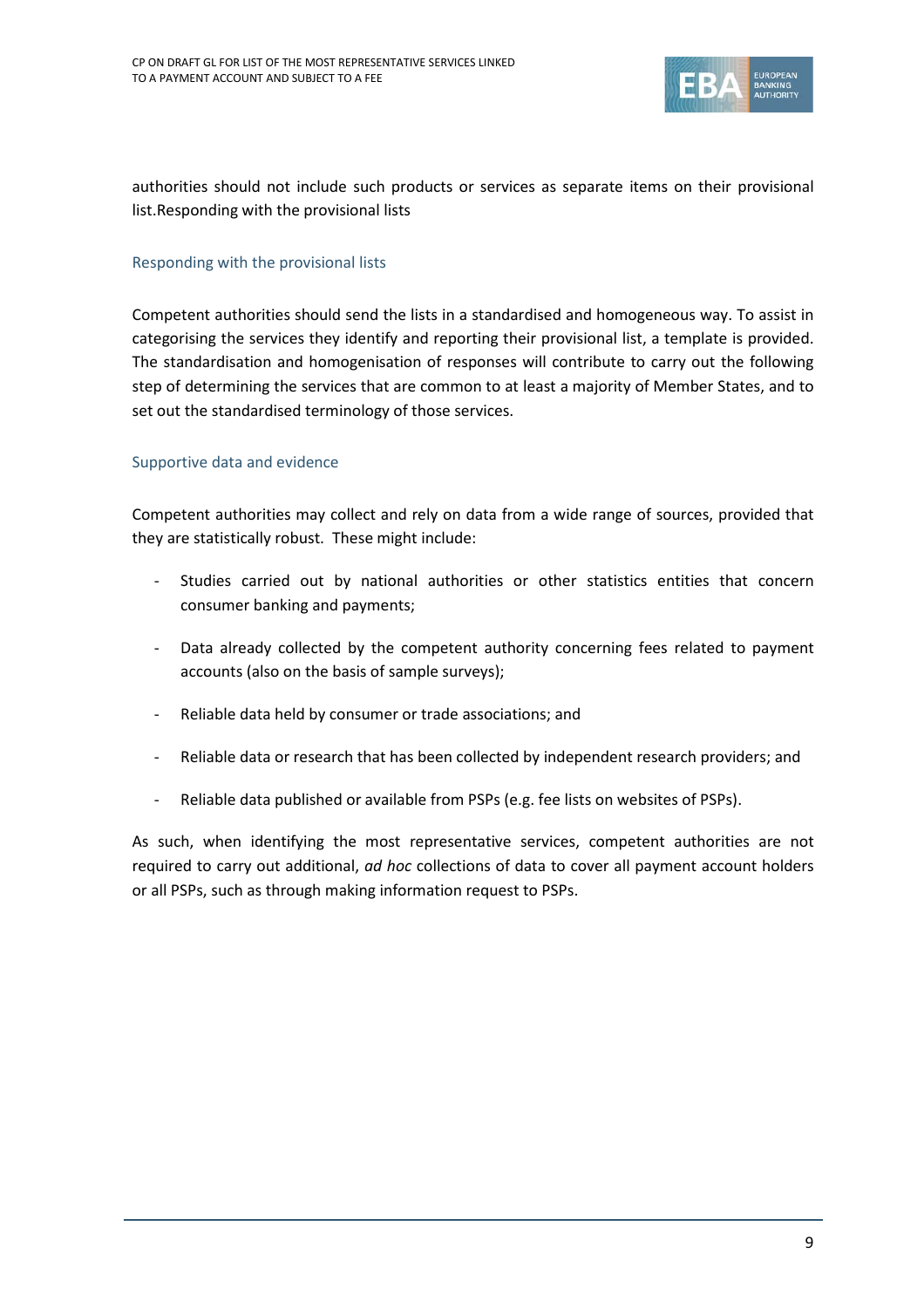

# 4. Draft Guidelines on national provisional lists of the most representative services linked to a payment account and subject to a fee

### Title I – Subject matter, scope and definitions

#### Subject matter and scope

- 1. These Guidelines aim at ensuring the sound application of the criteria set out in Article [3](#page-9-0)(2) of Directive 2014/92/EU<sup>3</sup> when establishing a provisional list of the most representative services linked to payment account and subject to a fee.
- 2. These Guidelines are addressed to the competent authorities as referred to in recital 17 of Directive 2014/92/EU.

#### Definitions

 $\overline{a}$ 

- 3. For the purposes of these guidelines the definitions laid down in Article 2 of Directive 2014/92/EU apply.
- 4. In particular: 'services linked to the payment account' is defined in point (6) of Article 2 of Directive 2014/92/EU as all services related to the opening, operating and closing of a payment account, including payment services and payment transactions falling within the scope of point (g) of Article 3 of Directive 2007/64/EC and overdraft facilities and overrunning.

### Title II – Guidelines for the application of the criteria

#### Identifying services to be considered for the provisional lists

5. Concerning the criteria of services most commonly used by consumers in relation to their payment account, the factors below should be considered, to the extent deemed necessary to determine the list:

<span id="page-9-0"></span><sup>&</sup>lt;sup>3</sup> Directive 2014/92/EU of the European Parliament and of the Council of 23 July 2014 on the comparability of fees related to payment accounts, payment account switching and access to payment accounts with basic features, 2014 OJ L257, 28.08.2014, p. 214–246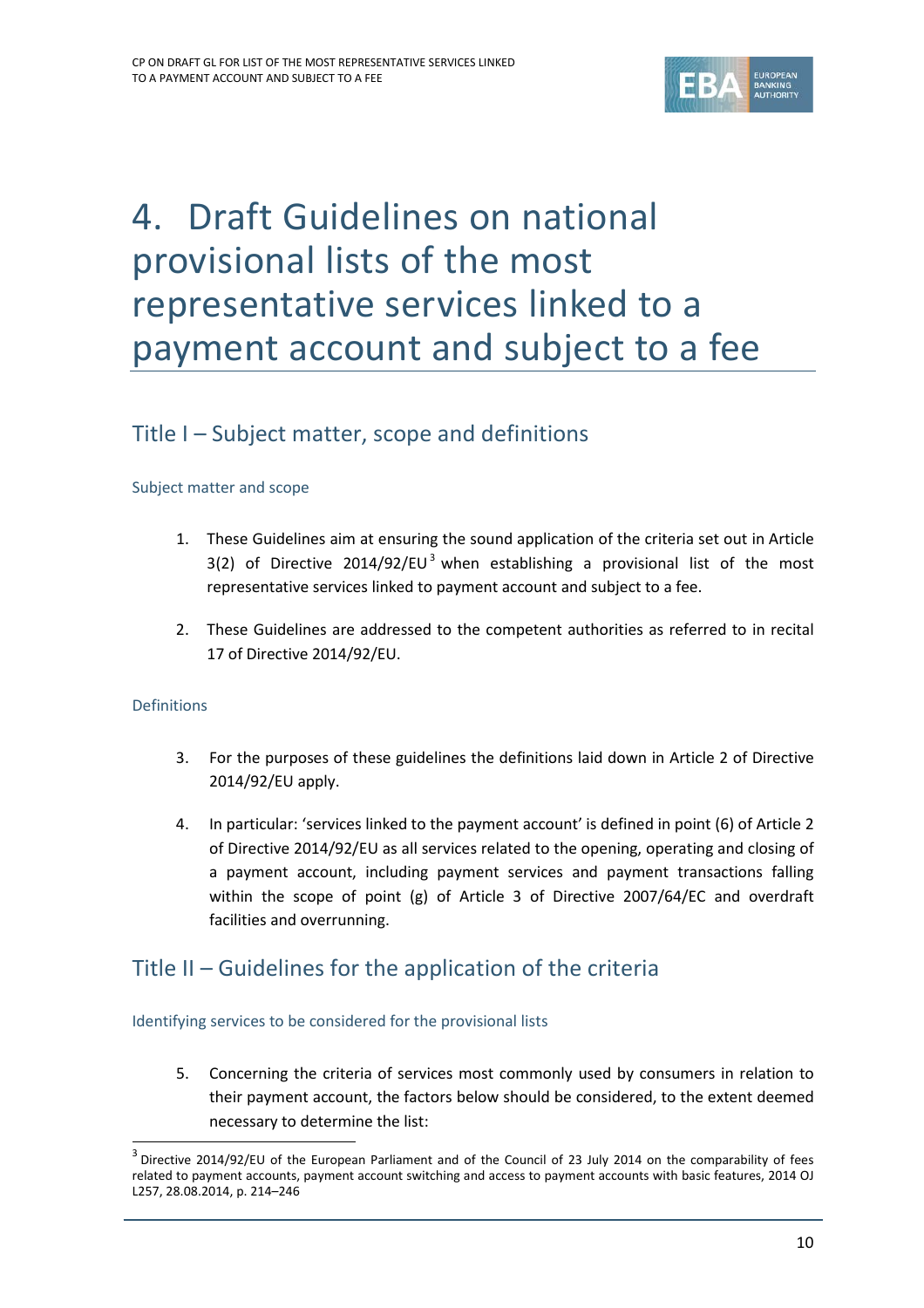

- a. Competent authorities should consider the general population of consumers, when assessing the level of diffusion of services;
- b. Competent authorities should consider the relative prevalence of the services in terms of how often they constitute a feature of payment account;
- c. Competent authorities should consider how often the services in question are used, by taking into account, where possible, the proportion of consumers using the service alongside with the number of times services are used.
- d. Competent authorities should include as a service the provision of the account itself.
- 6. Concerning the criteria of services that generate the highest cost for consumers, both overall as well as per unit, the factors below should be considered, to the extent deemed necessary to determine the list:
	- a. When considering fees overall as well as per unit, competent authorities should not consider only services which fulfil both of those criteria simultaneously but also the service which generate the highest cost either overall or per unit for the consumers;
	- b. Competent authorities should consider fees cumulatively when determining the unit costs or overall costs of the service for the cases where services might attract the different types of fees;

Example: this can be the case of overdraft facilities where a consumer would be required to pay an initial fee and additional fees for usage.

c. In ascertaining which are the most representative, competent authorities should consider the costs that are incurred, or could be incurred, on an annual basis, by consumers for the use of the service, preferably basing on the most recently available data covering a 12 month period.

#### Exercising judgement when establishing the provisional list

- 7. When establishing the provisional list, competent authorities should give priority to those services that satisfy both criteria (i.e. in area C of Figure 1)..
- 8. In a second step, since the criteria are not strictly cumulative, competent authorities should also consider for inclusion in the provisional list services that only satisfy one of the criteria (i.e in areas A or B) .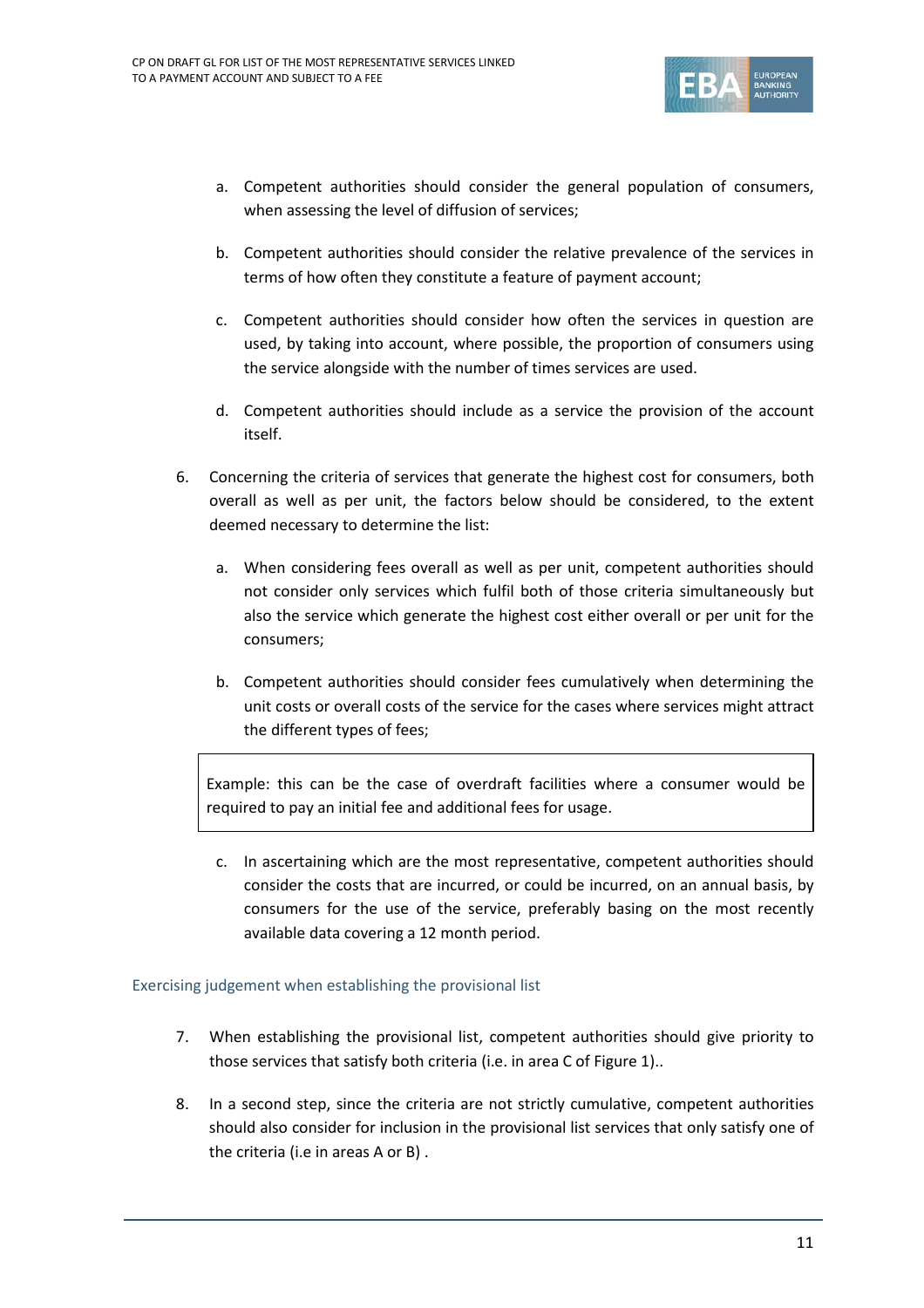





Example: Competent authorities may include certain services that are most commonly used by consumers, although they do not generate the highest costs, and vice versa.

- 9. Competent authorities should only use other criteria as an exception, for marketspecific issues. In doing so, competent authorities should be able to justify the methodology used, supply supporting data and provide the reasoning applied to their choices.
- 10. Competent authorities should consider the service provided as a single service, irrespective of the potential for providers to differentiate costs by channels of usage, or by the identity of the receiving payment service provider .

Example: Electronic funds transfer under SEPA rules should be considered one service, even though it might attract different fees - for example, if a transfer is executed between accounts of the same as opposed to between accounts of different service providers.

#### Responding with the provisional lists

11. Competent authorities should respond to the Commission and to the EBA using the template in Annex 6.2.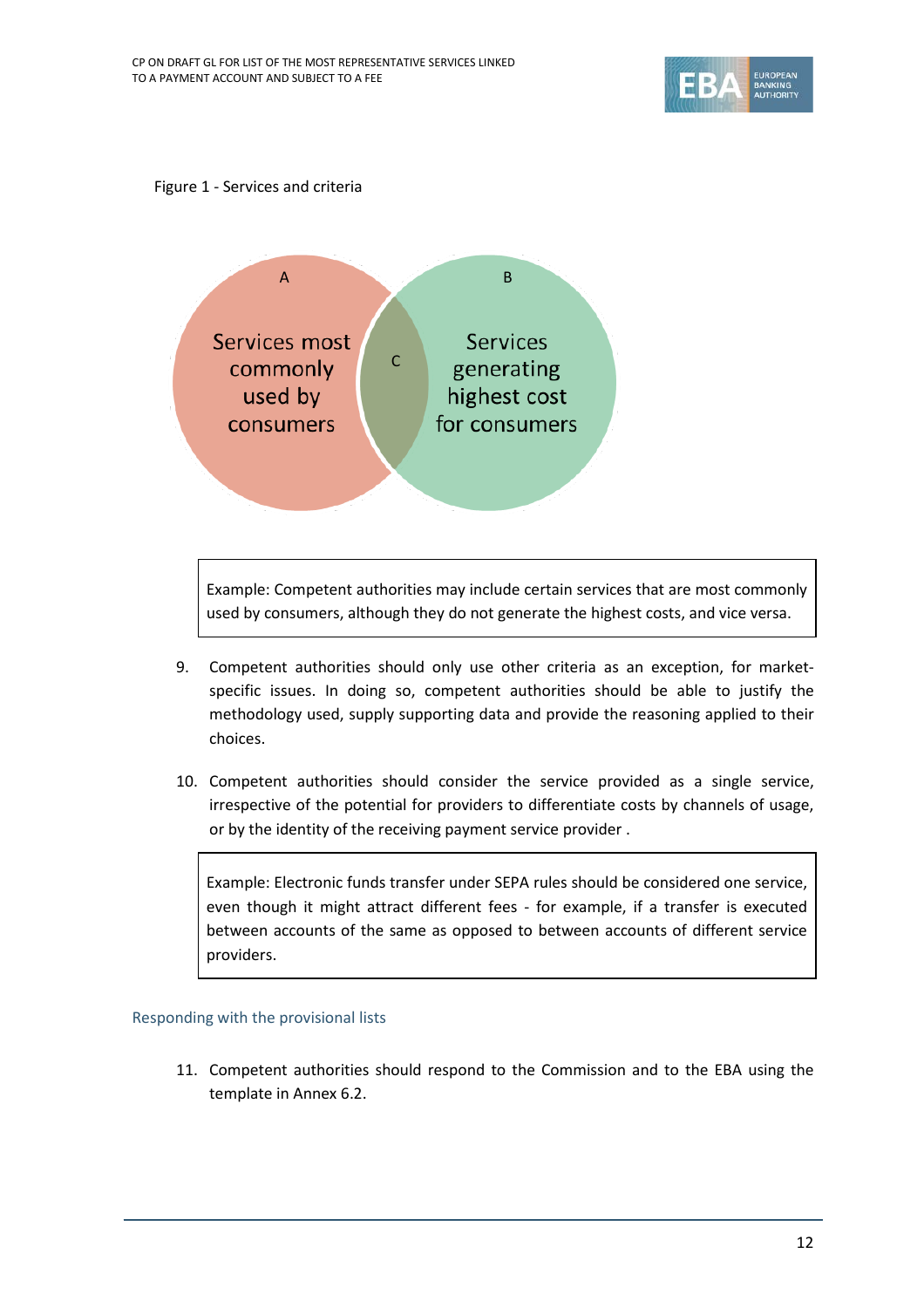

#### Supporting data and evidence

- 12. Competent authorities should base their decisions on relevant data competent authorities may collect and rely on data from a wide range of sources, provided that they are statistically robust.
- 13. Competent authorities should ensure that they are in a position to provide supporting data to evidence in order to justify any decision to include or exclude particular services from their list.

Example: In order to aid competent authorities in this regard, some examples of the methodology that Member States have followed to date in their own initiatives to address the comparability and transparency of fees are provided in Annex 6.1.

#### Submission of the provisional list

14. Competent authorities shall submit the provisional list in accordance with Article 3(3) of Directive 2014/92/EU by 18 September 2015.

**Question 1: Do you agree with the proposed guidelines?**

**Question 2: Are there any additional requirements that you would suggest adding?**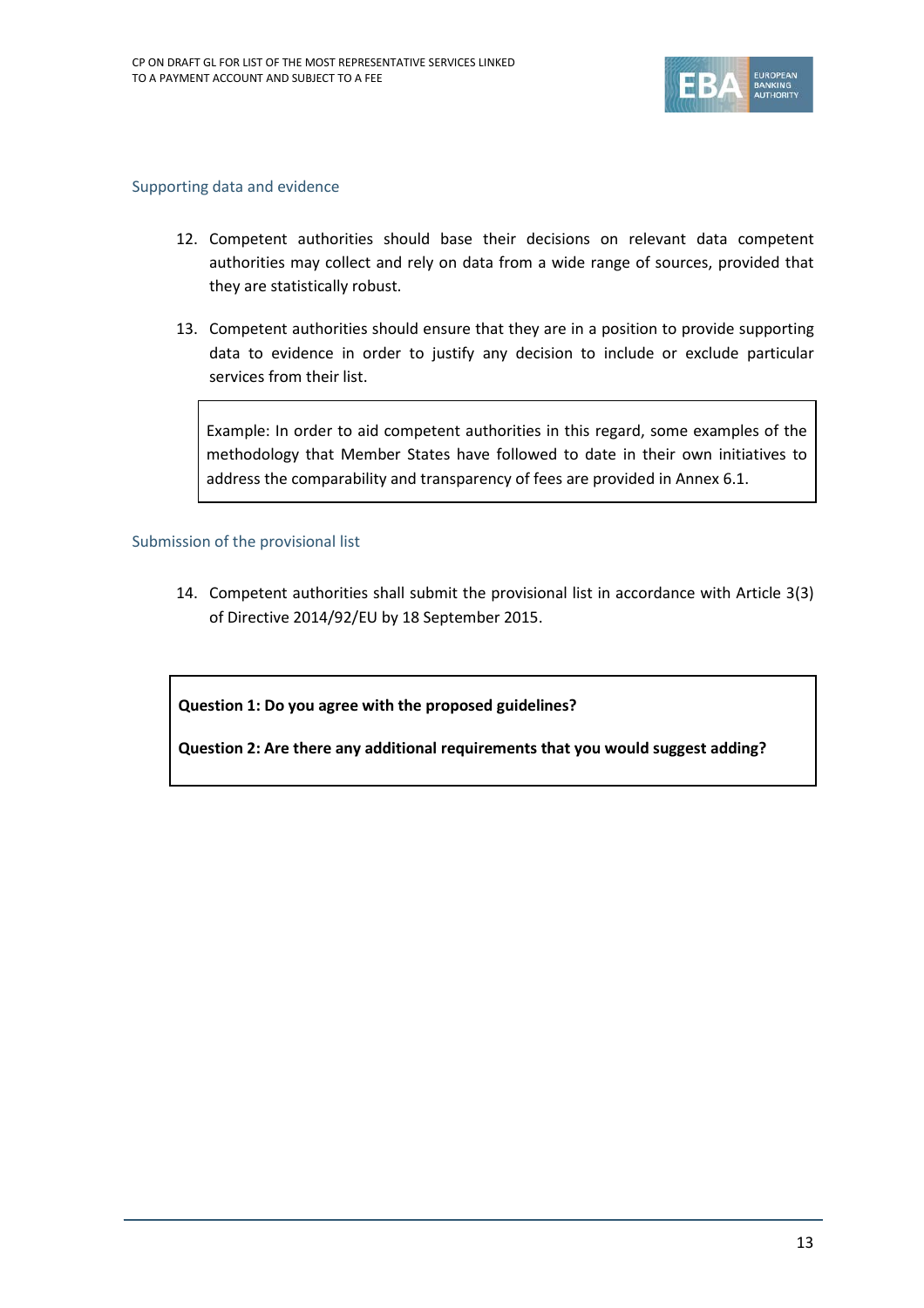

# 5. Accompanying documents

### 5.1 Cost-Benefit Analysis / Impact Assessment

#### **Introduction**

 $\overline{a}$ 

As per Article 16(2) of the EBA Regulation, Guidelines developed by the EBA shall be accompanied by an annex setting out an Impact Assessment (IA) which analyses 'the potential related costs and benefits'. This IA shall provide the reader with an overview of the findings as regards the problem identification, the options identified to remove the problem and their potential impacts. This annex presents the IA with cost-benefit analysis of the provisions included in the Guidelines described in this Consultation Paper.

The Directive mandates the EBA to issue these Guidelines, by 18 March 2015, to assist Member States to determine the most representative services linked to a payment account and subject to a fee – offered by at least one payment service provider at national level – and specify factors to identify them. Member States shall establish provisional lists of at least 10 and no more than 20 of those most representative services. In establishing that list, Member States shall have regard to the services that are most commonly used by consumers or generate the highest cost for them. Subsequently, the Directive mandates the EBA to develop draft Regulatory Technical Standards, by 18 September 2016, setting out standardised terminology for those services that are common to at least a majority of Member States. The standardised terminology – including common terms and definitions – is intended to be incorporated in the FID, the glossary and the SoF to be provided by the payment account providers to their consumers.

#### **Problem definition and baseline scenario**

Currently, there is a lack of transparency and comparability of fees charged for services linked to payment accounts in the EU and consumers exhibit little mobility, in particular across borders. Along with other factors, such as language barriers or geographical proximity, the lack of standardised information on fees contributes to the low level of competition in the payment accounts sector. Fees for payment account services vary significantly between Member States<sup>[4](#page-13-0)</sup>. Consequently, the internal market for payment account products in the EU is incomplete.

<span id="page-13-0"></span> $4$  European Commission (2009): Data Collection for prices of current accounts provided to consumers.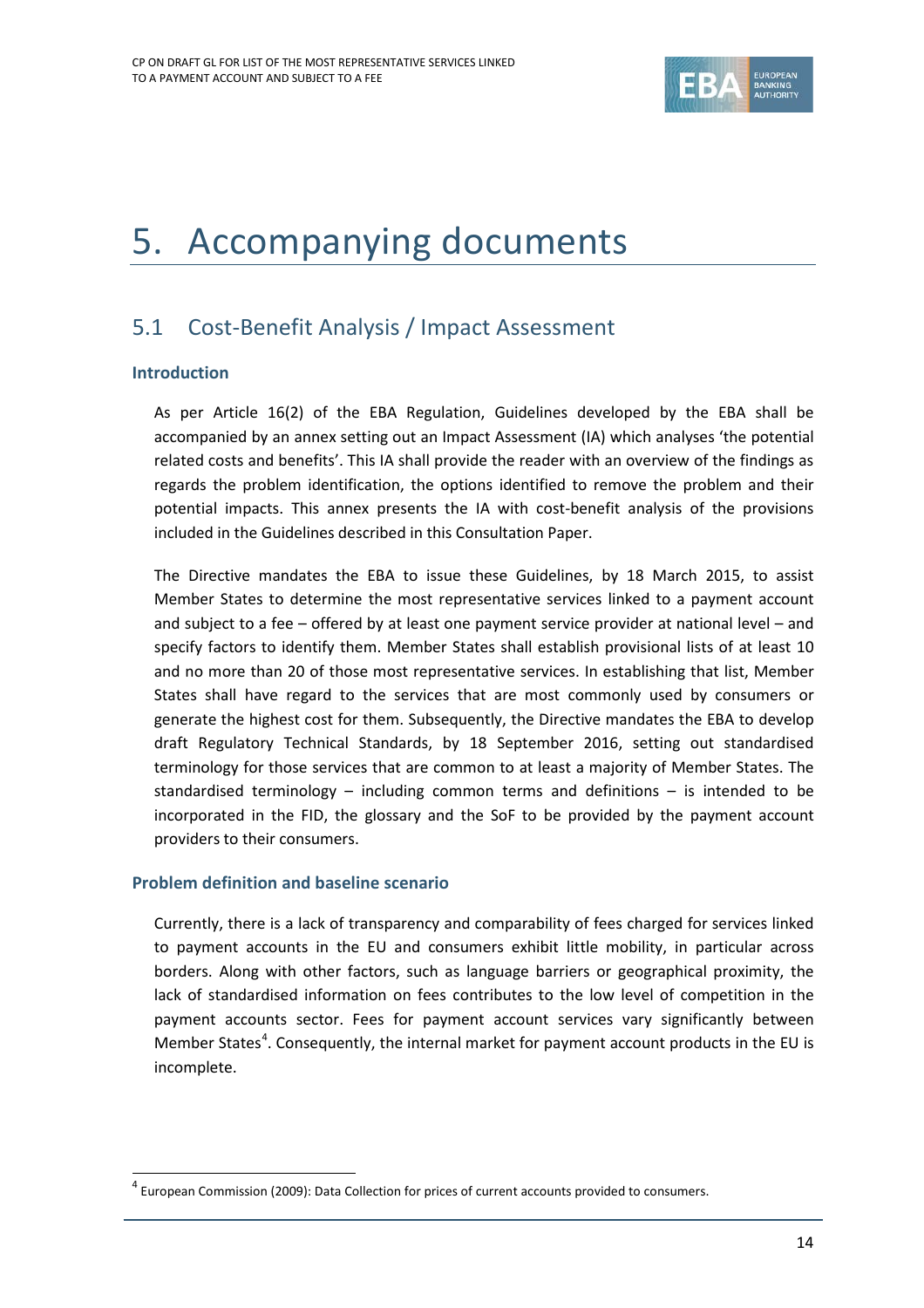

Moreover, barriers to the completion of the internal market in the area of payment accounts may be created by the fragmentation of existing national regulatory frameworks<sup>[5](#page-14-0)</sup>. Those existing provisions at national level with respect to payment accounts, and particularly with respect to the comparability of fees, diverge across Member States<sup>[6](#page-14-1)</sup>. Some have made efforts to establish general requirements for the way fees are presented when consumers seek to open an account and during the contractual relationship. Some have made it mandatory that certain information about fees is given to potential customers before entering into a contract. In other Member States, fee information is only found in bank statements. These different approaches to the way fees are presented to consumers may contribute to discourage them from seeking payment account products, within the market, in some cases, and also crossborder. In addition, different rules in different Member States cause uneven levels of consumer protection for EU citizens. Transparency, standardised information and comparability of fees were considered at Union level in a self-regulatory initiative, initiated by the banking industry. However, no final agreement was reached on that initiative. Without regulatory intervention, a terminology, a fee information document and a statement of fees standardised at EU level, the above-mentioned problems would persist.

#### **Policy objectives**

The general objective of the Directive is to contribute to improving the functioning of the internal market, in particular increasing competition and efficiency of the market for financial services in the EU. More specifically, the aim is to facilitate the comparison of payment account products for consumers by fostering the transparency of respective fees and the provision of standardised information. The provision of a standardised fee information document by payment account providers using a harmonised terminology should support consumers' making of rational (cost minimising) choices and can be expected to contribute to consumer mobility<sup>[7](#page-14-2)</sup>, including across borders. At the operational level, these Guidelines intend to ensure the sound application by competent authorities of the criteria to establish provisional lists of the most representative services as set out in Article 3(2) of the Directive. Moreover, these Guidelines seek to promote sufficient homogeneity of those national lists across Member States.

#### **Assessment of options**

 $\overline{a}$ 

The direct costs of these Guidelines are limited to those incurred (e.g. the time required) by competent authorities for establishing the provisional lists. A study  $8$  conducted for the European Commission's assessment on the economic impact of various policy measures to improve transparency and comparability of fees in the payment accounts market, provided

<span id="page-14-0"></span><sup>5</sup> The Payment Services Directive requires the disclosure only of certain pre-contractual information to consumers.

<span id="page-14-1"></span> $^6$  European Commission (2012): Market Study on initiatives in bank fee transparency and comparability in personal current bank accounts.

<span id="page-14-2"></span> $7$  TNS (2012): Bank fees behavior study.

<span id="page-14-3"></span><sup>8</sup> European Commission (2013): Quantification of the economic impact of EU action to improve fee transparency, comparability and mobility in the Internal Market for personal payment accounts.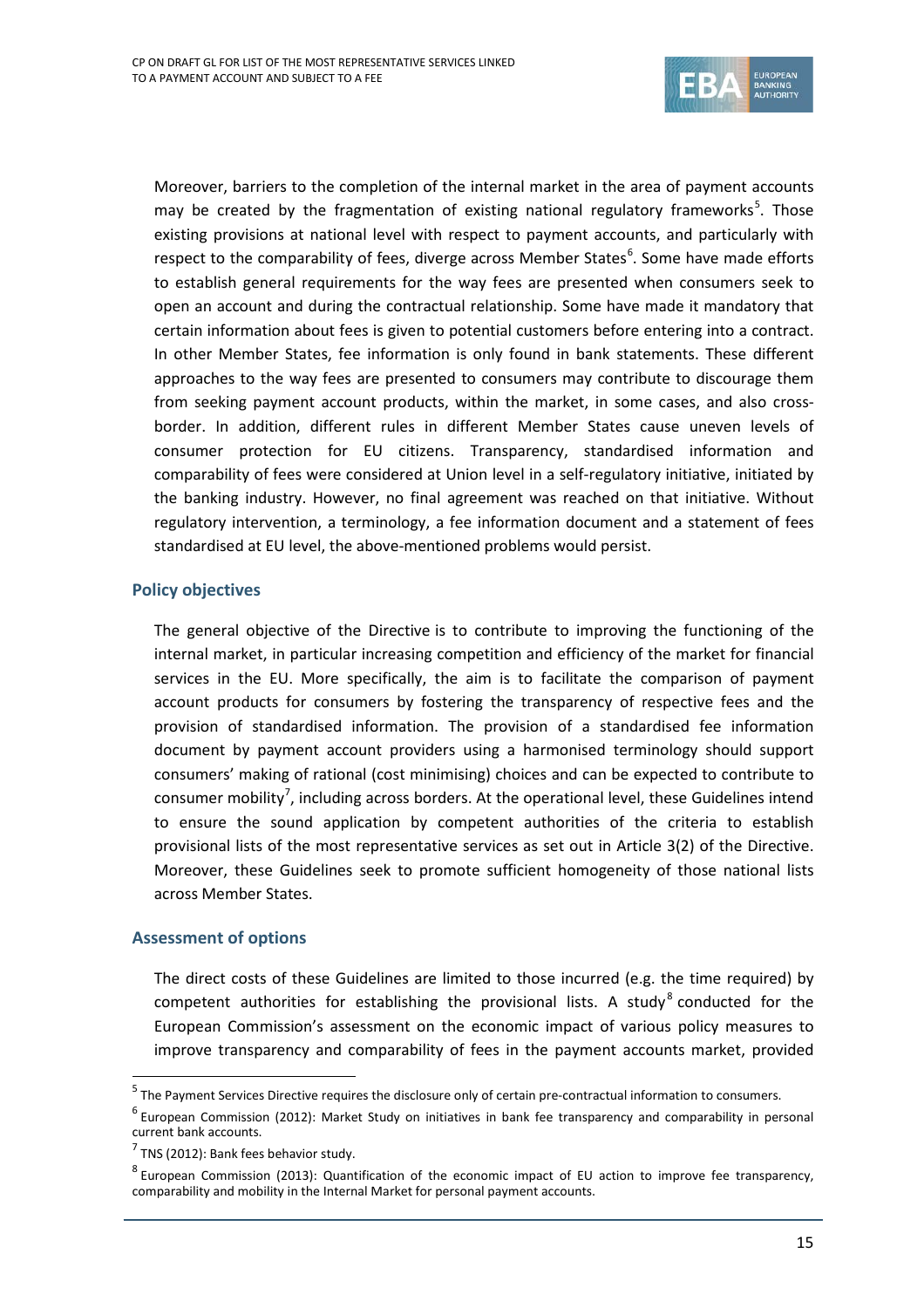

with the evaluation of the costs and benefits of the Directive provisions. According to this study, those costs can be expected to be low, irrespective of any technical specification chosen. The costs might vary slightly across competent authorities, depending on whether competent authorities already have sufficient information at hand to establish the provisional list.

The cost benefit analysis of these Guidelines therefore refers only to the options considered in the establishing of the requirements. In order to define the requirements, the EBA considered the options set out below.

The Directive stipulates that when establishing the provisional lists, competent authorities shall have regard to services that are most commonly used by consumers in relation to their payment account or that generate the highest cost for them, both overall as per unit. When establishing the provisional lists, competent authorities could either exclusively apply those two criteria or identify also services that fulfil none of them, but still qualify as most representative service at national level. More precisely, for the purposes of Article 3(1) of the Directive, Member States could

- deal primarily with the application of the criteria by competent authorities in order to derive the services that are most commonly used by consumers and / or generate the highest cost for consumers, and only exceptionally consider other criteria when market specificities justify it (Option A1);
- have regard to services that are most commonly used by consumers or generate the highest cost for consumers, but might also apply additional criteria to identify the most representative services at national level by (Option A2).

Option A1 – considering primarily the criteria mentioned in Article 3(2) of the Directive for the establishment of the list of most representative services, and only exceptionally any other relevant criteria – tends to result in more homogeneous lists across jurisdictions. Choosing this option, EBA would give competent authorities more precise guidance.

Option A2 – considering criteria in addition to those mentioned in Article 3(2) of the Directive for the establishment of the list of most representative services – tends to result in more heterogeneous lists across jurisdictions. Choosing this option, EBA would leave competent authorities more discretion in their decision-making.

Generally, a broader set of common terms and definitions would tend to require financial institutions to provide fee information which is standardised at Union level to a higher degree. Highly standardised fee information is expected to contribute to its comparability. Article 3(4) of the Directive stipulates that the EBA shall develop draft regulatory technical standards (RTS) setting out the standardised terminology for those services that are common to at least "a majority of Member States".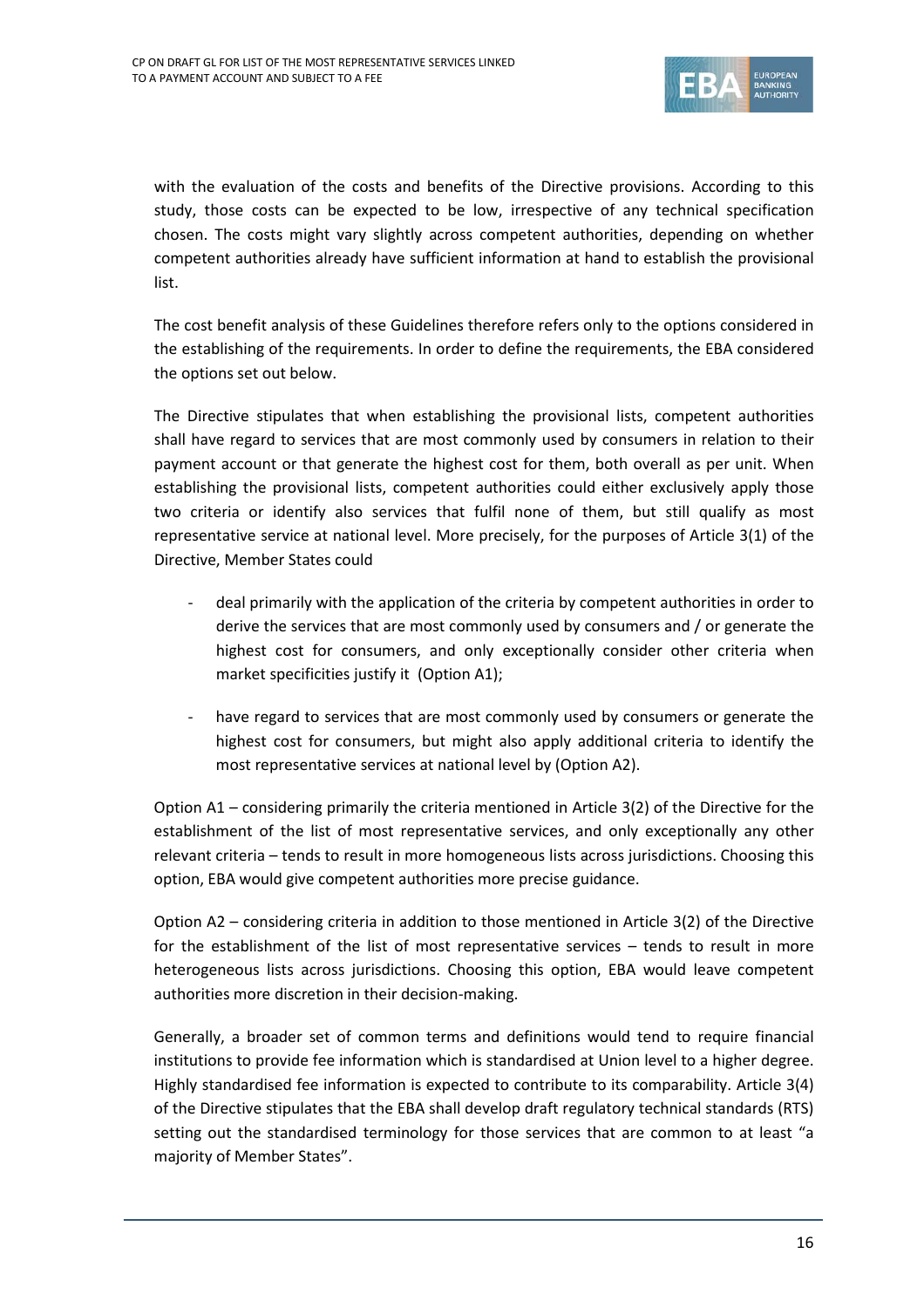

Option A1 tends to foster the congruence of the most representative services determined across jurisdictions. Consequently, it tends to extend the scope of terms and definitions which could be harmonised. Given one of the primary objectives of these Guidelines is the improvement of the comparability of fees related to payment accounts by developing a standardised terminology of the most representative services, a broader set of common terms and definitions can be expected to result more beneficial, in particular for the consumers' scope to compare fees. Therefore, Option A1 – yielding larger benefits in terms of comparability of fees related to payments accounts and improving the functioning of the internal market – is the preferred one from an overall economic cost-benefit perspective.

Regarding the supporting data, competent authorities will have to base their decisions on objectively justified reasons. This means that in practice they will need to rely on data when deciding which services merit inclusion in their provisional lists. In this context, these Guidelines could:

- ask competent authorities to collect data from firms, and to do so in a particular way (Option B1); or
- allow competent authorities to decide for themselves what data is necessary for this decision, and whether existing available data might suffice (Option B2).

Collecting data from firms is a costly and resource-intensive process, both for competent authorities and the firms in question. There would be no significant benefit, in terms of achieving the objective of these Guidelines, to mandate competent authorities to collect additional data to compile their provisional lists. Option B2, allowing competent authorities to base their decision either on data available from existing, credible sources or new data collection exercises is the more proportionate and preferred option.

On the issue of notifying to the Commission and EBA the provisional lists, Member States technically could respond:

- either without using any predefined form (Option C1); or
- by relying on a standardised template (Option C2).

A proposed template including an indicative list of examples of services related to payment accounts, at the same time allowing competent authorities to extend that list, is attached in Annex 6.2. A common template for the notification of provisional lists by competent authorities to the EBA and the Commission would contribute to a higher degree of standardisation and homogeneity of provisional lists across Member States. This in turn can be expected to facilitate the identification of services common to a majority of Member States and the development of a standardised terminology. Bearing in mind the objective these Guidelines, Option  $C2$  – the use of a predefined template by competent authorities when notifying the provisional lists to the EBA and the Commission – is the preferred option.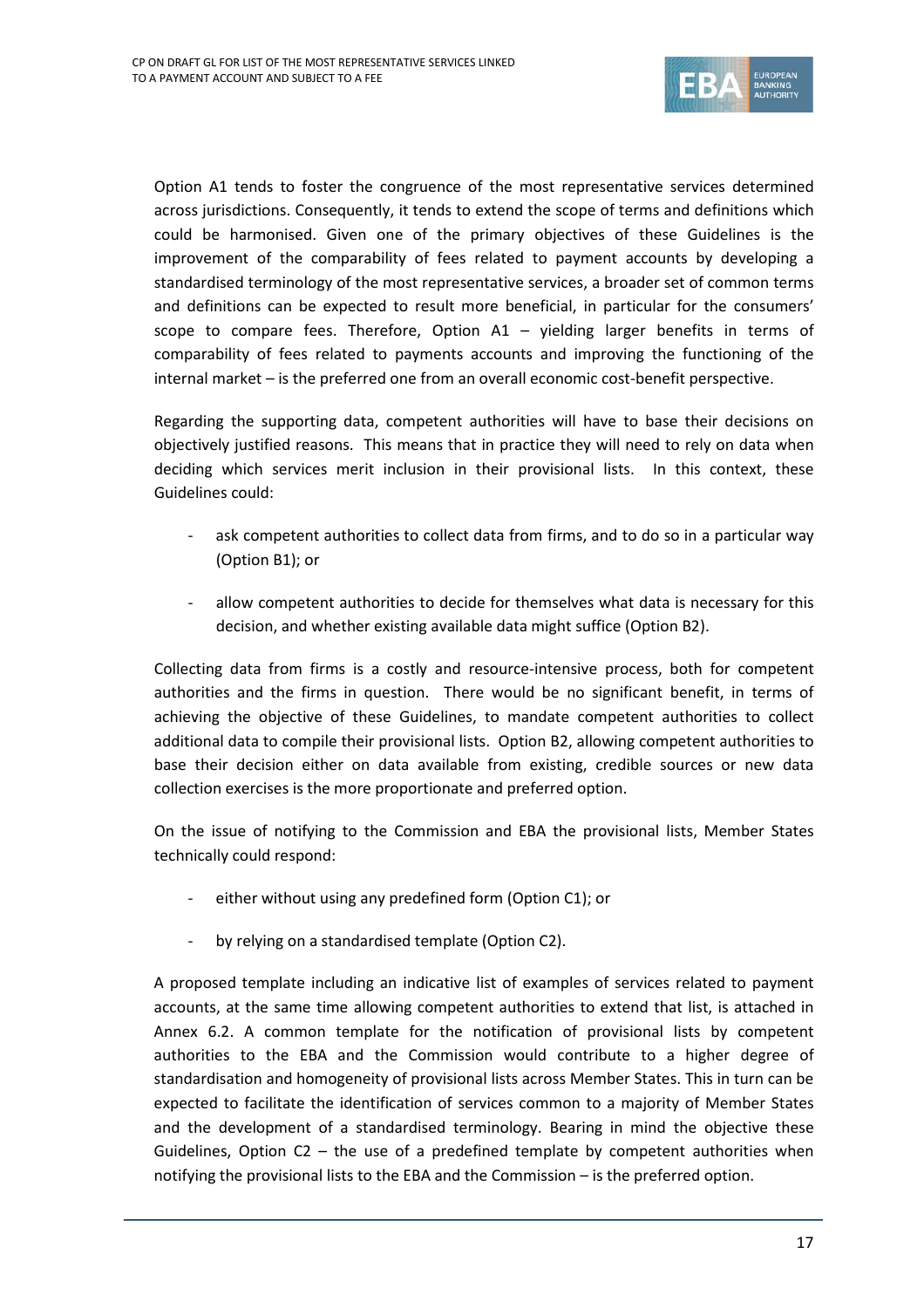

**Question 3: Do you agree with the analysis of the cost and benefit impact of the guidelines?**

**Question 4: Please provide any evidence or data that would further inform the analysis of the likely cost and benefit impacts of the proposals**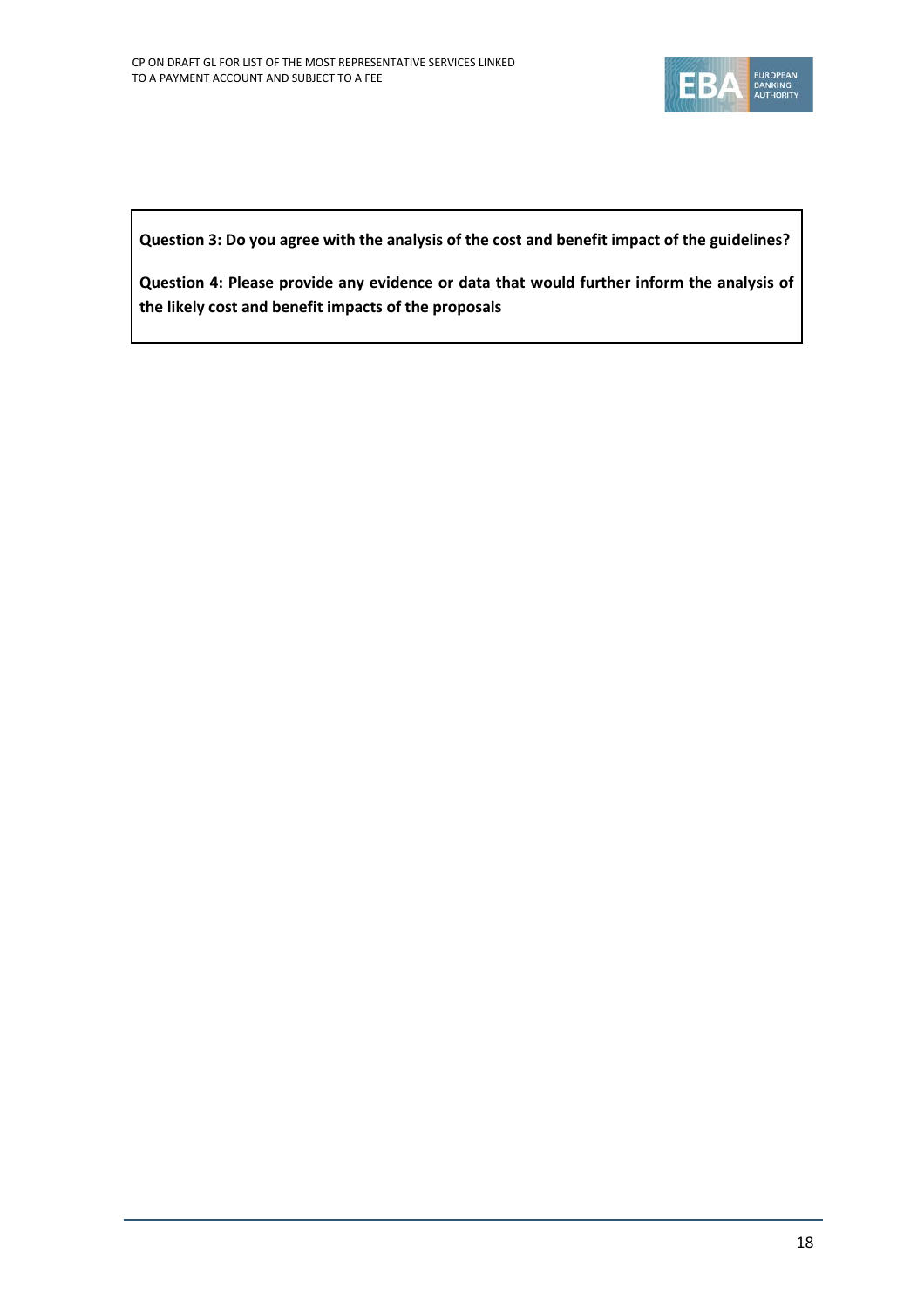

### 5.2 Overview of questions for Consultation

Question 1: Do you agree with the proposed guidelines?

Question 2: Are there any additional requirements that you would suggest adding?

Question 3: Do you agree with the analysis of the cost and benefit impact of the guidelines?

Question 4: Please provide any evidence or data that would further inform the analysis of the likely cost and benefit impacts of the proposals.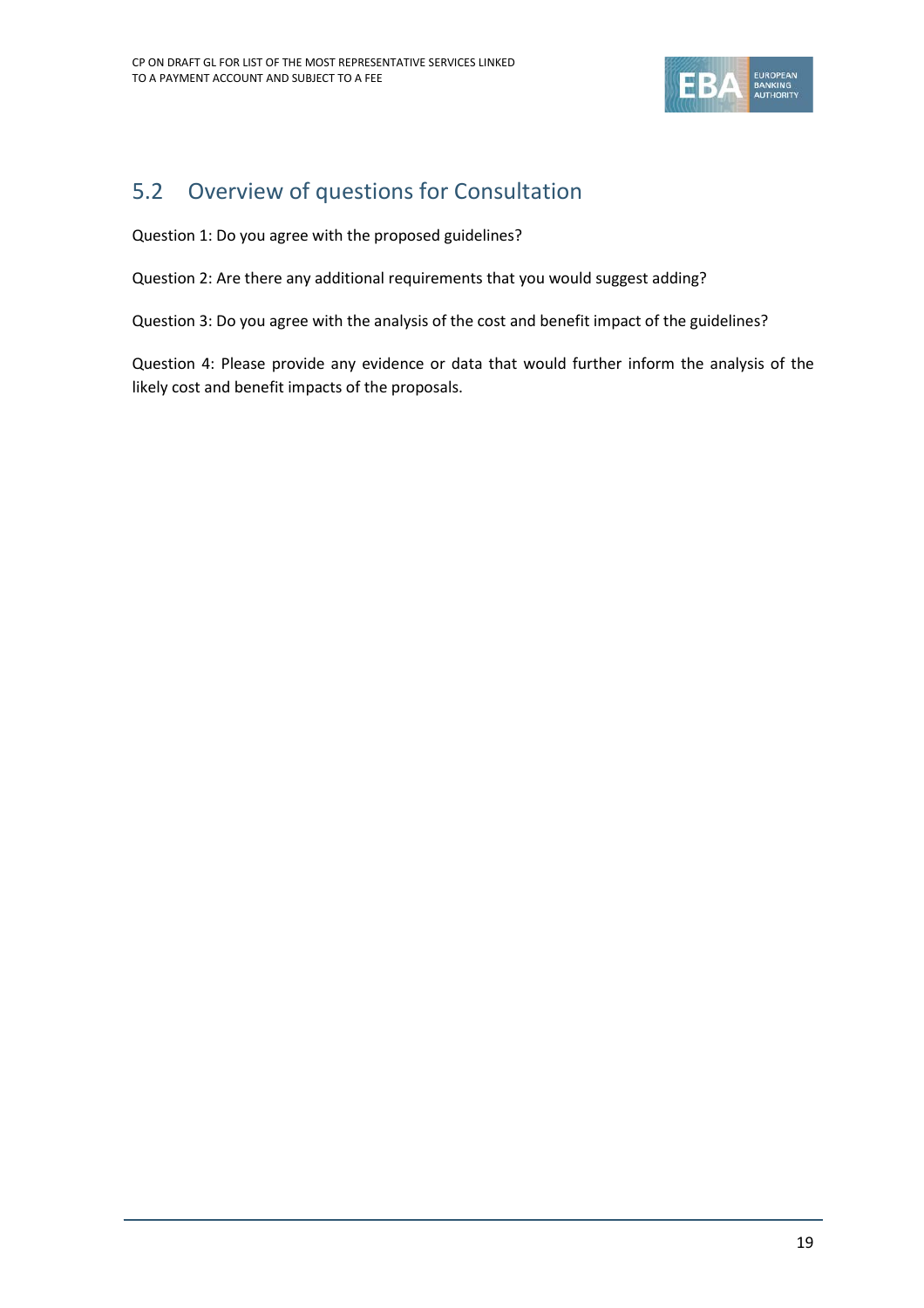

## 6. Annexes

### 6.1 Suggested methodologies

There are different approaches that may be considered when analysing product and fee structures, namely when trying to define the most commonly used services by consumers in relation to the payment account.

#### **(1) Identification of the core services by competent authorities**

This scenario implies an identification of the core services linked to a payment account, which generate a fee, according to each competent authority's experience, taking into consideration, e.g., the existing price lists and empirical knowledge of the market.

Payment services' definition as presented in PSD allows to identify a preliminary list of services:

- Opening or maintenance of a payment accounts;

- Services enabling cash withdrawals from payment accounts;

- Issuing and/or maintenance of a payment card or other payment instrument (e.g. annuity on a debit card or credit card);

- Execution of credit transfers, including standing orders;

- Execution of payment transactions using a payment card (debit or credit card) or other payment instrument; and

- Execution of direct debits.

So, in order to identify the most relevant services, the competent authority may rely on three features that assume greater importance, namely:

#### (a) Commonness

This approach may need data collection so to clarify which services or instruments are most broadly used, in order to ascertain, for example:

- What kind of credit transfers are most usual?

- What kind of payment cards are most used debit cards, credit card, or deferred debit cards?
- How many consumers use these different services or instruments and how often?

#### (b) Representativeness

This may need an assessment of whether the considered services are subject to a fee in either all, the majority, the most representative, or at least one PSP.

(c) Cost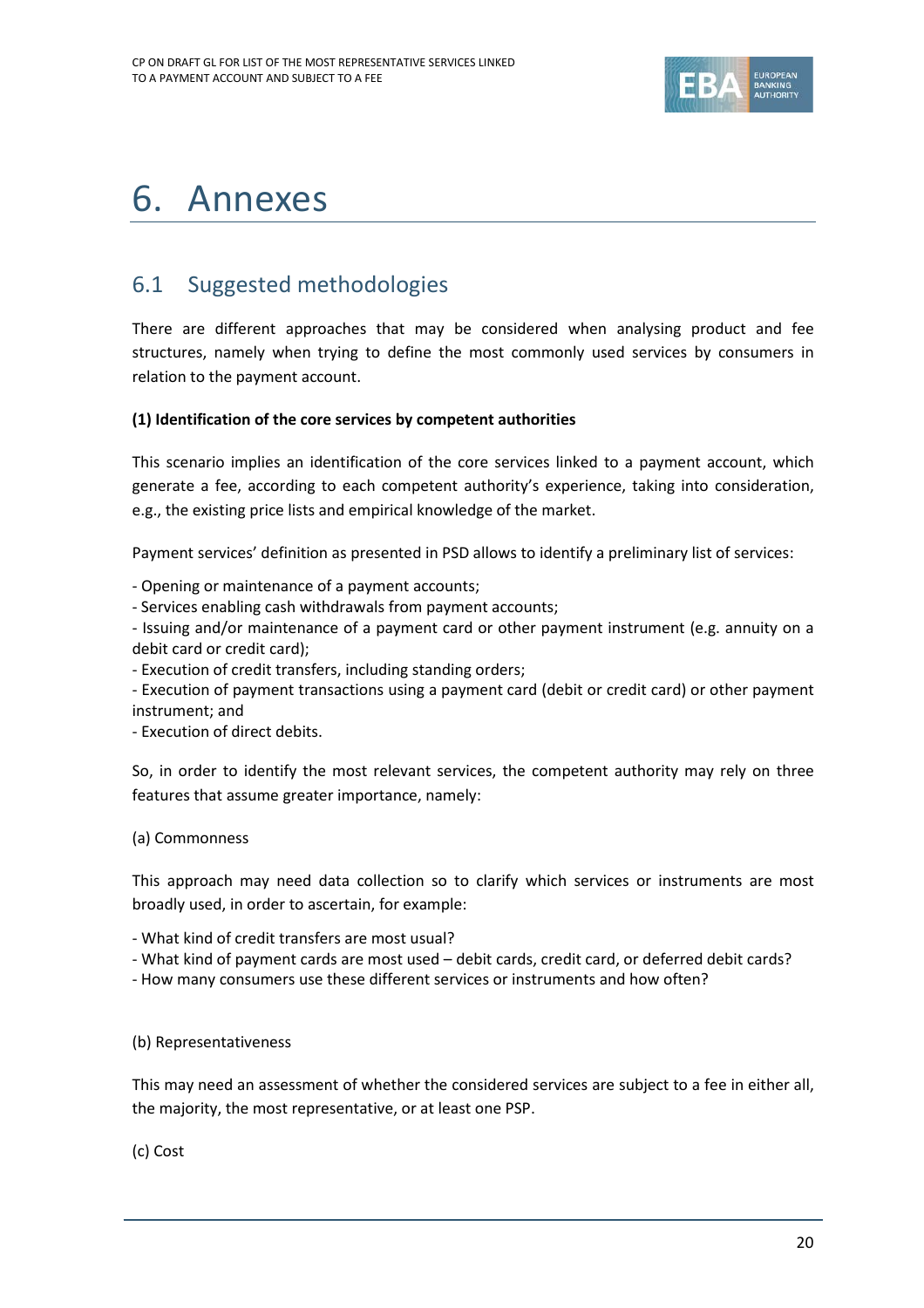

This may be supported by the average cost incurred by individual consumers, as well as by the calculation of the total cost of each service (by applying its corresponding fee to the number of times the service is used).

Problems arising:

- Difficulties when trying to concretely identify the services that follow these features.
- It is a costly and time-consuming procedure, placing a burden on competent authorities.

*For example:* Although an annuity of a debit card is a common fee, it is only charged once a year and not all types of clients have a debit card. It shall also be considered the situations where a client is exempt from this fee.

#### **(2) Collecting data through PSP's collaboration**

This approach would involve asking PSPs or their associations to present data on which services are most often used by consumers, and to detail how frequently they are used.

Also, as mentioned before, it would need an assessment on whether these services are subject to a fee in either all, the majority, the most representative, or at least one PSP. Data may be collected from price lists, if available, or directly asked to PSPs.

Problems arising:

- Defining how many and which PSPs would be questioned;

- It is a costly and time-consuming procedure, placing a burden on competent authorities and PSPs.

#### **(3) Consumer profiling**

Defining customer use profiles would presuppose market research, namely surveying to estimate, for each customer profile, (i) the banking services used, (ii) if these services are subject to a fee in either all, the majority, the most representative or at least on one PSP, (iii) how often each service is used and (iv) how often each fee is charged (annually, quarterly, monthly, weekly, or per transaction).

Problems arising:

- How to define a client profile (or profiles) with the aim of only identifying one list of 10 to 20 fees?

- How to compare between products that are only relevant for different segments?

- How consumer profiling, when considering segments, can fit the aim of the list to provide most representative fees for the overall population?

- It is a costly and time-consuming procedure for competent authorities.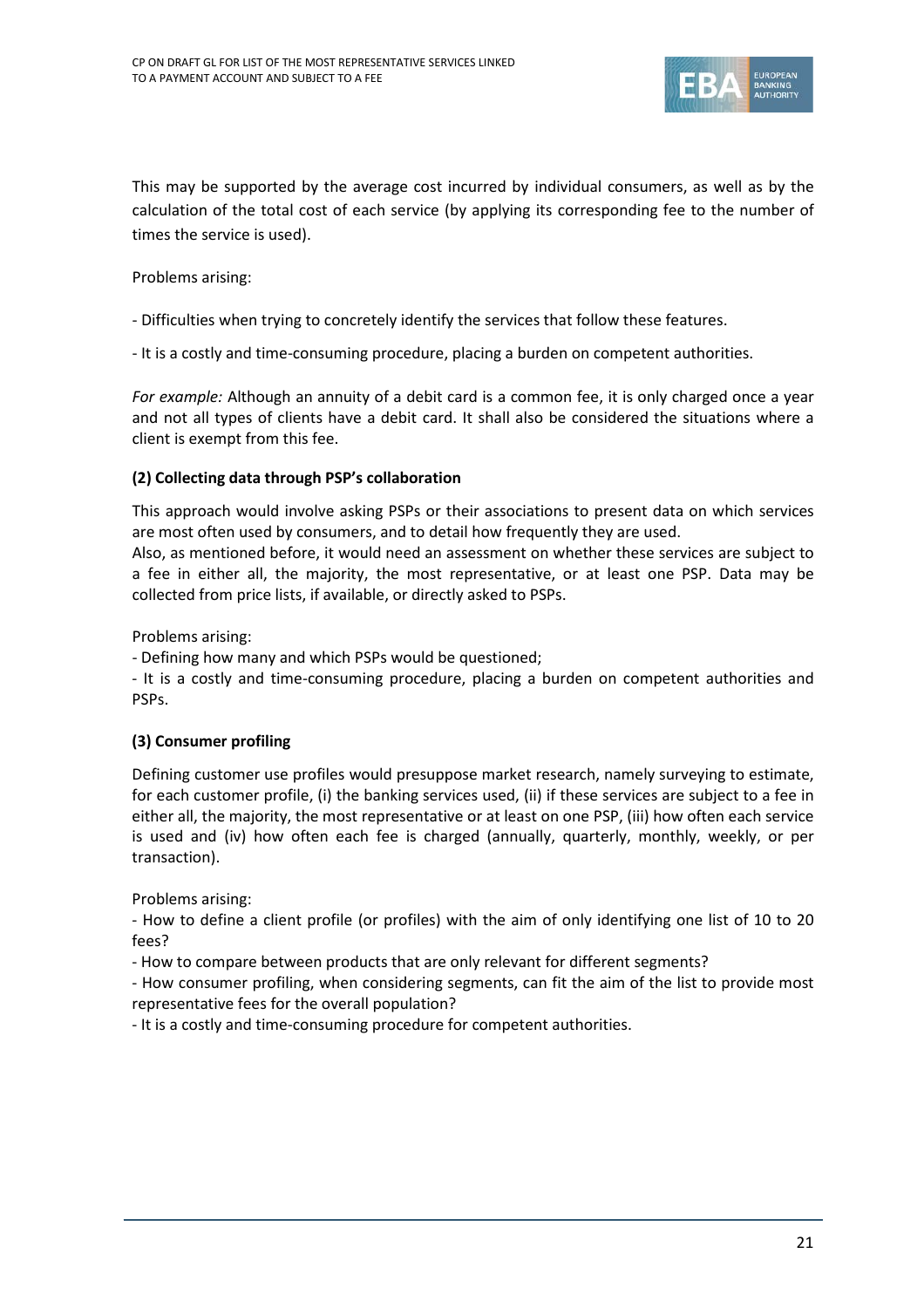

### 6.2 Template for competent authority's response

**Member State: Competent Authority: Competent authority's contact person details: Name: \_\_\_\_\_\_\_\_\_\_\_\_\_\_\_\_\_\_\_\_\_\_\_\_\_\_\_\_\_\_\_\_\_\_\_\_\_\_\_\_\_\_\_\_\_\_\_\_\_\_\_\_\_ Position: \_\_\_\_\_\_\_\_\_\_\_\_\_\_\_\_\_\_\_\_\_\_\_\_\_\_\_\_\_\_\_\_\_\_\_\_\_\_\_\_\_\_\_\_\_\_\_\_\_\_\_ Email: \_\_\_\_\_\_\_\_\_\_\_\_\_\_\_\_\_\_\_\_\_\_\_\_\_\_\_\_\_\_\_\_\_\_\_\_\_\_\_\_\_\_\_\_\_\_\_\_\_\_\_\_\_ Tel. nr: \_\_\_\_\_\_\_\_\_\_\_\_\_\_\_\_\_\_\_\_\_\_\_\_\_ Fax nr: \_\_\_\_\_\_\_\_\_\_\_\_\_\_\_\_\_\_\_\_\_\_\_\_\_**

**Please describe whether the services or the terminology used has been standardised and how (legislation, industry initiative etc.):**

**\_\_\_\_\_\_\_\_\_\_\_\_\_\_\_\_\_\_\_\_\_\_\_\_\_\_\_\_\_\_\_\_\_\_\_\_\_\_\_\_\_\_\_\_\_\_\_\_\_\_\_\_\_\_\_\_\_\_\_\_\_\_\_\_\_\_\_\_\_\_\_\_\_\_\_\_\_\_\_\_\_\_\_\_\_\_\_\_\_\_\_\_\_\_\_\_\_\_\_\_\_\_\_\_\_\_\_\_\_\_\_ \_\_\_\_\_\_\_\_\_\_\_\_\_\_\_\_\_\_\_\_\_\_\_\_\_\_\_\_\_\_\_\_\_\_\_\_\_\_\_\_\_\_\_\_\_\_\_\_\_\_\_\_\_\_\_\_\_\_\_\_\_\_\_\_\_\_\_\_\_\_\_\_\_\_\_\_\_\_\_\_\_\_\_\_\_\_\_\_\_\_\_\_\_\_\_\_\_\_\_\_\_\_\_\_\_\_\_\_\_\_\_**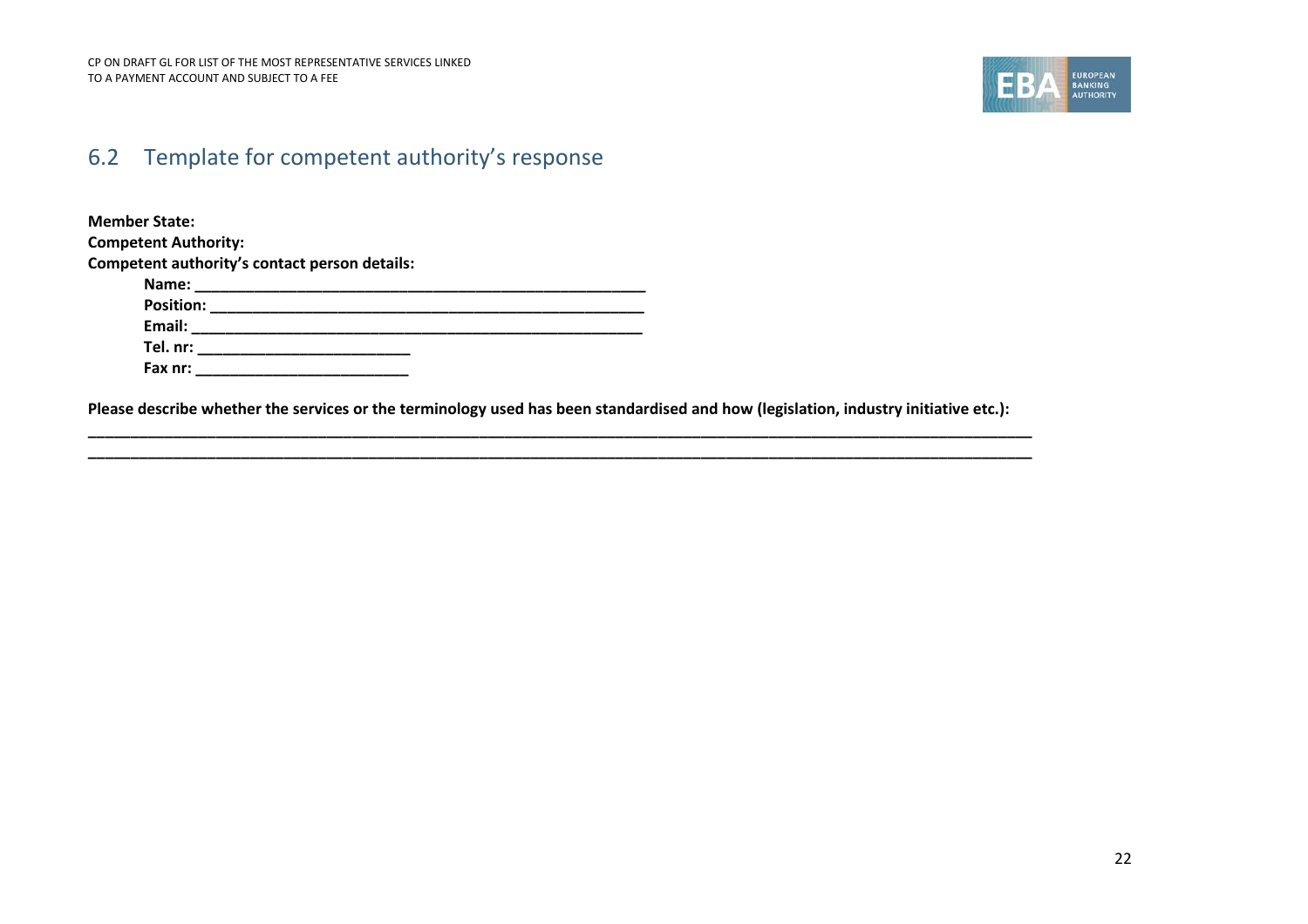

#### **Instructions to fill in the template**

**Please indicate a list of at least 10 and no more than 20 of the most representative services linked to a payment account. The template is split into different types of services, regarding their nature.** 

**Please add rows to the tables for each of the services included in your list of at least 10 and no more than 20 of the most representative services linked to a payment account.**

**Please highlight specifically any word or terminology that is standardised in your Member State. Please give the terminology in an English translation and in the official language of your Member State.**

**Some examples of services that would fall under each of the types are presented in a table below the response tables. If the service you are mentioning corresponds to one or more of the examples please indicate the example's ID code(s) in the column "ID Code". If the service does not correspond, please leave the corresponding ID column empty.**

**Please note that this list of codes is not exhaustive – it is intended purely to facilitate the comparison of Member States' responses.** 

**Please indicate the relevant channels of delivery for the service in question. Please note that there is a column to indicate if services have different pricing per channel.** 

**Please note that you are not requested to indicate the amounts of fees.**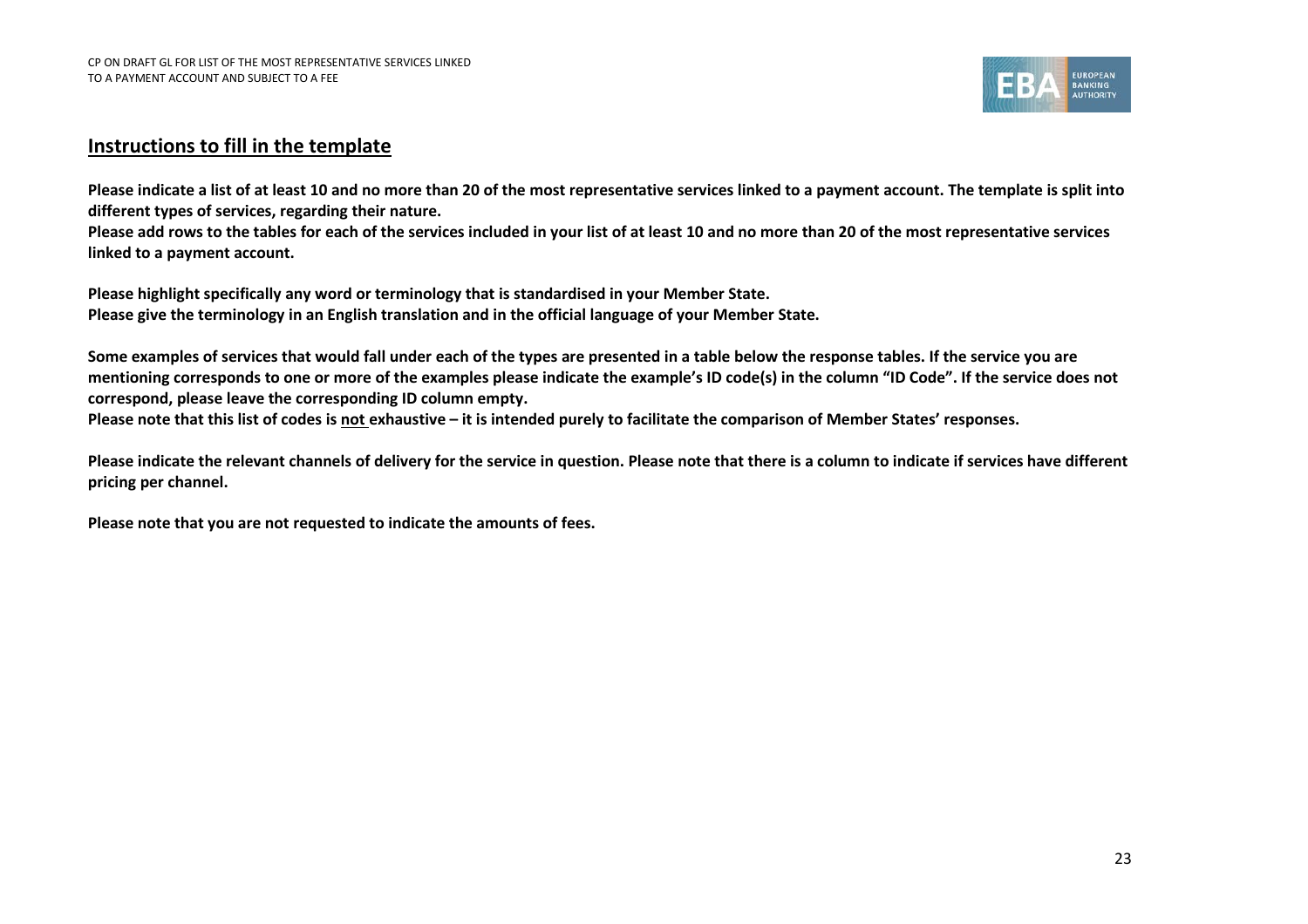

**The information below is provided to allow better understanding of the column headers in the tables that follow:**

**1. Payment account services (English) –** please provide the name of the service in English

**2. Name of services in the official language of the Member State –** should there be more than one name, please indicate the most commonly used in your national jurisdiction

**3. Description of the service in the official language of the Member State –** please provide a description of the service

**4. Description of the service (English) -** please provide a description of the service in English

**5. Description of the most common fees' structure, periodicity that is most commonly applied for the service, and if waivers are applied -** where applicable, please take into account the most common fee structure in your country. You may describe in this box any additional differentiation of fees that is widespread at national level (other than the differentiation for channels), such as when different criteria are used for maintenance fees: total balance of related accounts in the service provider; the level of the account balance; or other services subscribed, to mention but a few. Please note that you are not required to indicate the amounts of fees.

**6. Please indicate if fees are differentiated for different channels –** Please use this column and the presented options when it's a common market practice in your Member State for pricing differentiation according to the channels of usage.

**7. ID Code -** If this service is included in the examples table below, please indicate the corresponding ID code**.**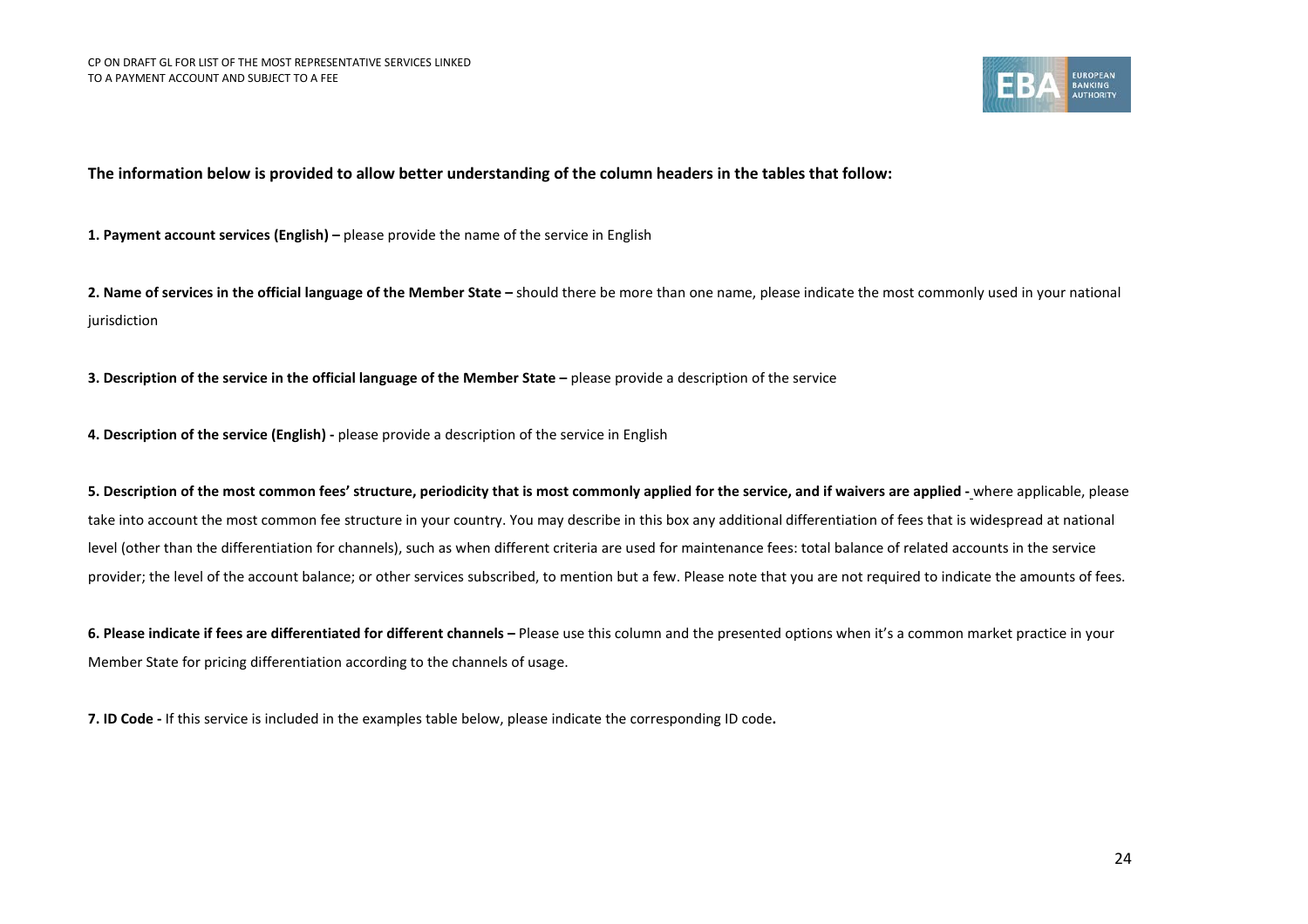

| 1. Payment account<br>services (English) | 2. Name of services<br>in the official<br>language of the<br><b>Member State</b> | 3. Definition of the<br>service in the official<br>language of the<br><b>Member State</b> | 4. Description of the<br>service (English) | 5. Description of the<br>most common fees'<br>structure, periodicity that for different channels<br>is most commonly<br>applied for the service,<br>and if waivers are<br>applied | 6. Please indicate if<br>fees are differentiated                                                                                                             | 7.1D<br>Code |
|------------------------------------------|----------------------------------------------------------------------------------|-------------------------------------------------------------------------------------------|--------------------------------------------|-----------------------------------------------------------------------------------------------------------------------------------------------------------------------------------|--------------------------------------------------------------------------------------------------------------------------------------------------------------|--------------|
|                                          |                                                                                  |                                                                                           |                                            | Type 1 - Account management / maintenance and related services                                                                                                                    |                                                                                                                                                              |              |
|                                          |                                                                                  |                                                                                           |                                            |                                                                                                                                                                                   | Fees differentiated by<br>channel of use?<br>$\Box$ no $\Box$ yes<br>If yes, which channels:<br>$\Box$ branch $\Box$ internet<br>$\Box$ mobile $\Box$ other: |              |
|                                          |                                                                                  |                                                                                           |                                            |                                                                                                                                                                                   | Fees differentiated by<br>channel of use?<br>$\Box$ no $\Box$ yes<br>If yes, which channels:<br>$\Box$ branch $\Box$ internet<br>$\Box$ mobile $\Box$ other: |              |

| Examples of services under type 1 - "Account management / maintenance and related services"                                                                                                                                             | <b>ID Code</b> |
|-----------------------------------------------------------------------------------------------------------------------------------------------------------------------------------------------------------------------------------------|----------------|
| Regular fee for the maintenance of the payment account.                                                                                                                                                                                 |                |
| If this fee tends to allow consumers to access other services (without any cost) please indicate the codes for the<br>various services that are most commonly covered by this maintenance fee in your market (e.g. ID Code 4 if a debit |                |
| card is provided), as would be disclosed according to Article 3(3) of PAD.                                                                                                                                                              |                |
| Regular fee related to level or method of service provision (e.g. fee for online or telephone banking)                                                                                                                                  |                |
| Other ancillary services such as provision of copy statements, balance enquiries                                                                                                                                                        |                |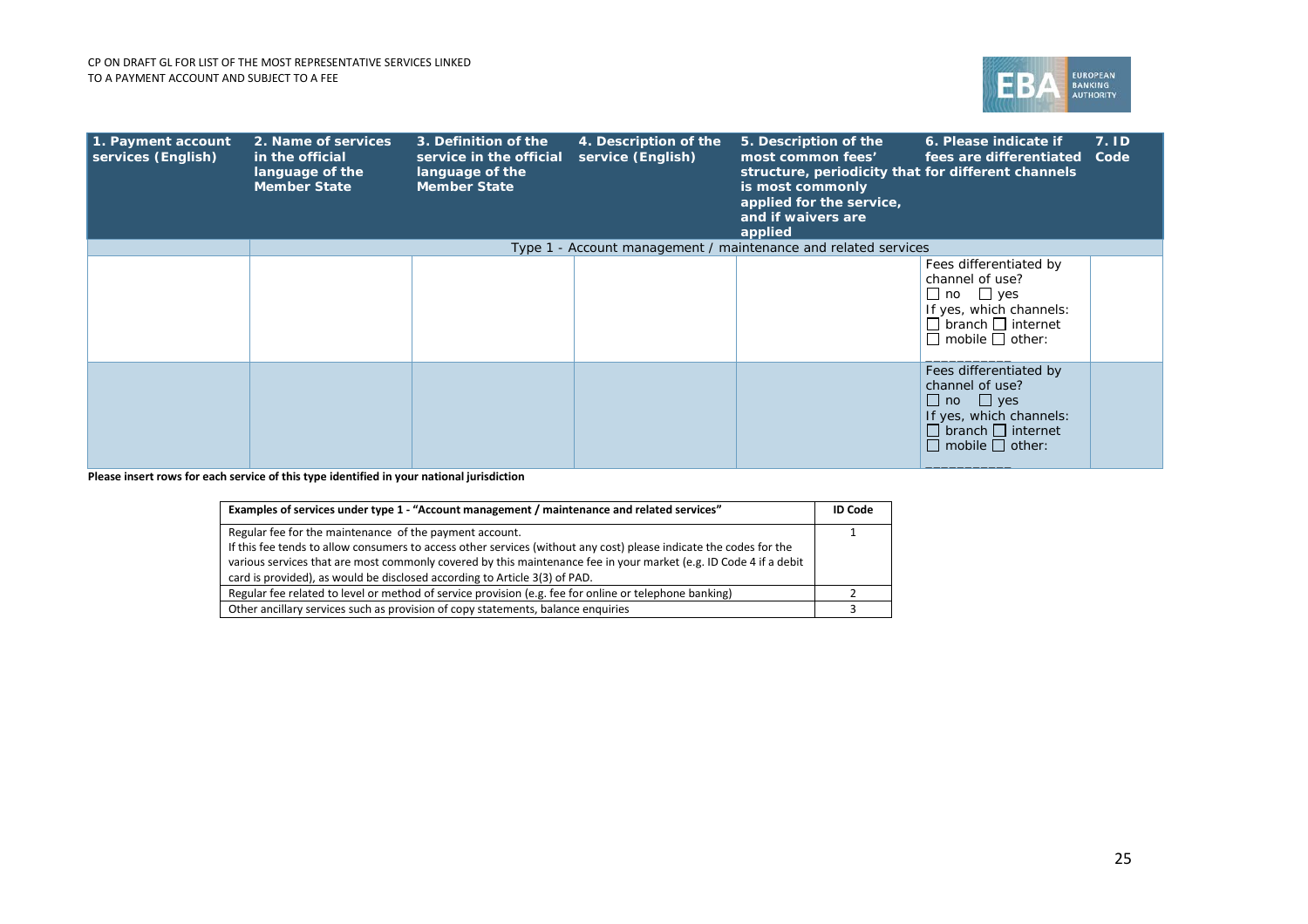<span id="page-25-0"></span>

| 1. Payment account<br>services (English) | 2. Name of services<br>in the official<br>language of the<br><b>Member State</b> | 3. Definition of the<br>service in the<br>official language of<br>the Member State | 4. Description of the<br>service (English) | 5. Description of the<br>most common fees'<br>structure, periodicity<br>that is most commonly<br>applied for the service,<br>and if waivers are<br>applied | 6. Please indicate if<br>fees are<br>differentiated for<br>different channels                                                                                | 7.1D<br>Code |
|------------------------------------------|----------------------------------------------------------------------------------|------------------------------------------------------------------------------------|--------------------------------------------|------------------------------------------------------------------------------------------------------------------------------------------------------------|--------------------------------------------------------------------------------------------------------------------------------------------------------------|--------------|
|                                          |                                                                                  |                                                                                    |                                            | Type 2 – Payment instruments (card and cheque services)                                                                                                    |                                                                                                                                                              |              |
|                                          |                                                                                  |                                                                                    |                                            |                                                                                                                                                            | Fees differentiated by<br>channel of use?<br>$\Box$ no $\Box$ yes<br>If yes, which channels:<br>$\Box$ branch $\Box$ internet<br>$\Box$ mobile $\Box$ other: |              |
|                                          |                                                                                  |                                                                                    |                                            |                                                                                                                                                            | Fees differentiated by<br>channel of use?<br>$\Box$ no $\Box$ yes<br>If yes, which channels:<br>$\Box$ branch $\Box$ internet<br>$\Box$ mobile $\Box$ other: |              |

1

| Examples of services under type 2 - "Payment instruments (card and cheque services)" |    |  |  |
|--------------------------------------------------------------------------------------|----|--|--|
| Issuing or maintaining a debit card                                                  |    |  |  |
| Issuing or maintaining a credit card, including a deferred debit card                |    |  |  |
| Cash withdrawals                                                                     | 6  |  |  |
| Placing of fiduciary currency (banknotes and coins)                                  |    |  |  |
| Use of debit card for payments abroad                                                |    |  |  |
| Use of debit card for foreign ATM withdrawals                                        | q  |  |  |
| Use of credit card for payments abroad                                               | 10 |  |  |
| Use of credit card for foreign ATM withdrawals                                       | 11 |  |  |
| Provision of a cheque book                                                           | 12 |  |  |

 $^9$  Please indicate if fees are differentiated for other channels using "other" in column 6. This applies for branch or ATM withdrawals. Please indicate also if there are different charges for ATMs of same network and other network, if that is the case in your market.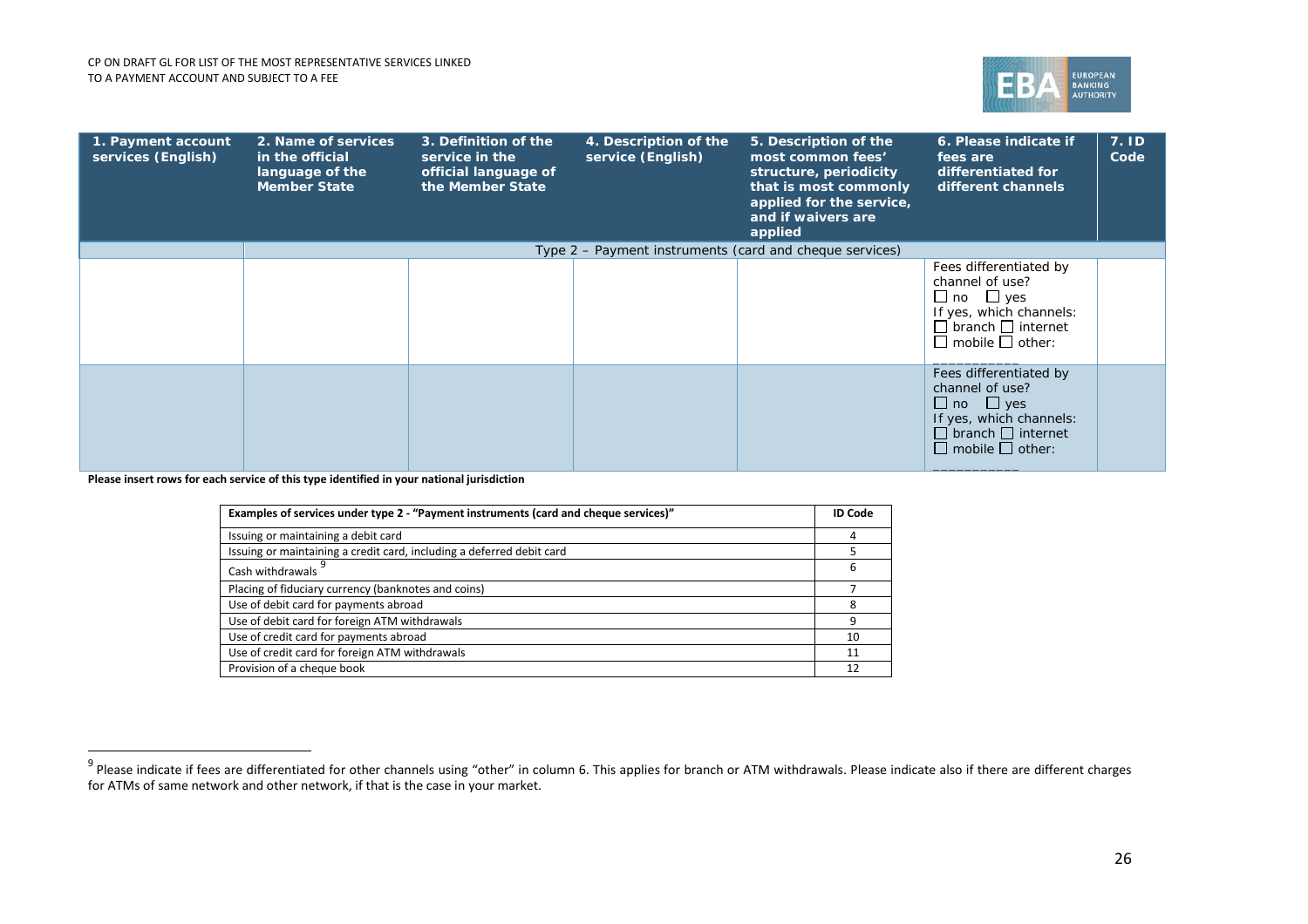<span id="page-26-2"></span><span id="page-26-1"></span><span id="page-26-0"></span>

| 1. Payment account<br>services (English) | 2. Name of services<br>in the official<br>language of the<br><b>Member State</b> | 3. Definition of the<br>service in the<br>official language of<br>the Member State | 4. Description of<br>the service<br>(English)      | 5. Description of the<br>most common fees'<br>structure, periodicity<br>that is most commonly<br>applied for the service,<br>and if waivers are<br>applied | 6. Please indicate if<br>fees are<br>differentiated for<br>different channels                                                                                | 7. ID<br>Code |
|------------------------------------------|----------------------------------------------------------------------------------|------------------------------------------------------------------------------------|----------------------------------------------------|------------------------------------------------------------------------------------------------------------------------------------------------------------|--------------------------------------------------------------------------------------------------------------------------------------------------------------|---------------|
|                                          |                                                                                  |                                                                                    | Type $3$ – Domestic payment services <sup>10</sup> |                                                                                                                                                            |                                                                                                                                                              |               |
|                                          |                                                                                  |                                                                                    |                                                    |                                                                                                                                                            | Fees differentiated by<br>channel of use?<br>$\Box$ no $\Box$ yes<br>If yes, which channels:<br>$\Box$ branch $\Box$ internet<br>$\Box$ mobile $\Box$ other: |               |
|                                          |                                                                                  |                                                                                    |                                                    |                                                                                                                                                            | Fees differentiated by<br>channel of use?<br>$\Box$ no $\Box$ yes<br>If yes, which channels:<br>$\Box$ branch $\Box$ internet<br>$\Box$ mobile $\Box$ other: |               |

| Examples of services under type 3 - "Domestic payment services"                                                   | <b>ID Code</b> |
|-------------------------------------------------------------------------------------------------------------------|----------------|
| Electronic funds transfers $11 -$ SEPA $12$                                                                       | 13             |
| Electronic funds transfers - non-SEPA                                                                             | 14             |
| Standing orders                                                                                                   | 15             |
| Direct debits (should there be fees associated with the setting up)                                               | 16             |
| Paid item charges (fees levied when a payment is made but there is insufficient balance on the account)           | 17             |
| Unpaid items charges (fees levied when a payment is refused because there is insufficient balance on the account) | 18             |

.

 $^{10}$  Initiated and completed within the Member State.

 $^{11}$  For electronic fund transfers, please indicate in Column 5 if there is a differentiation of fees charged according to the identity of the receiving payment service provider.

 $12$  Credit transfers according to Regulation (EU) No 260/2012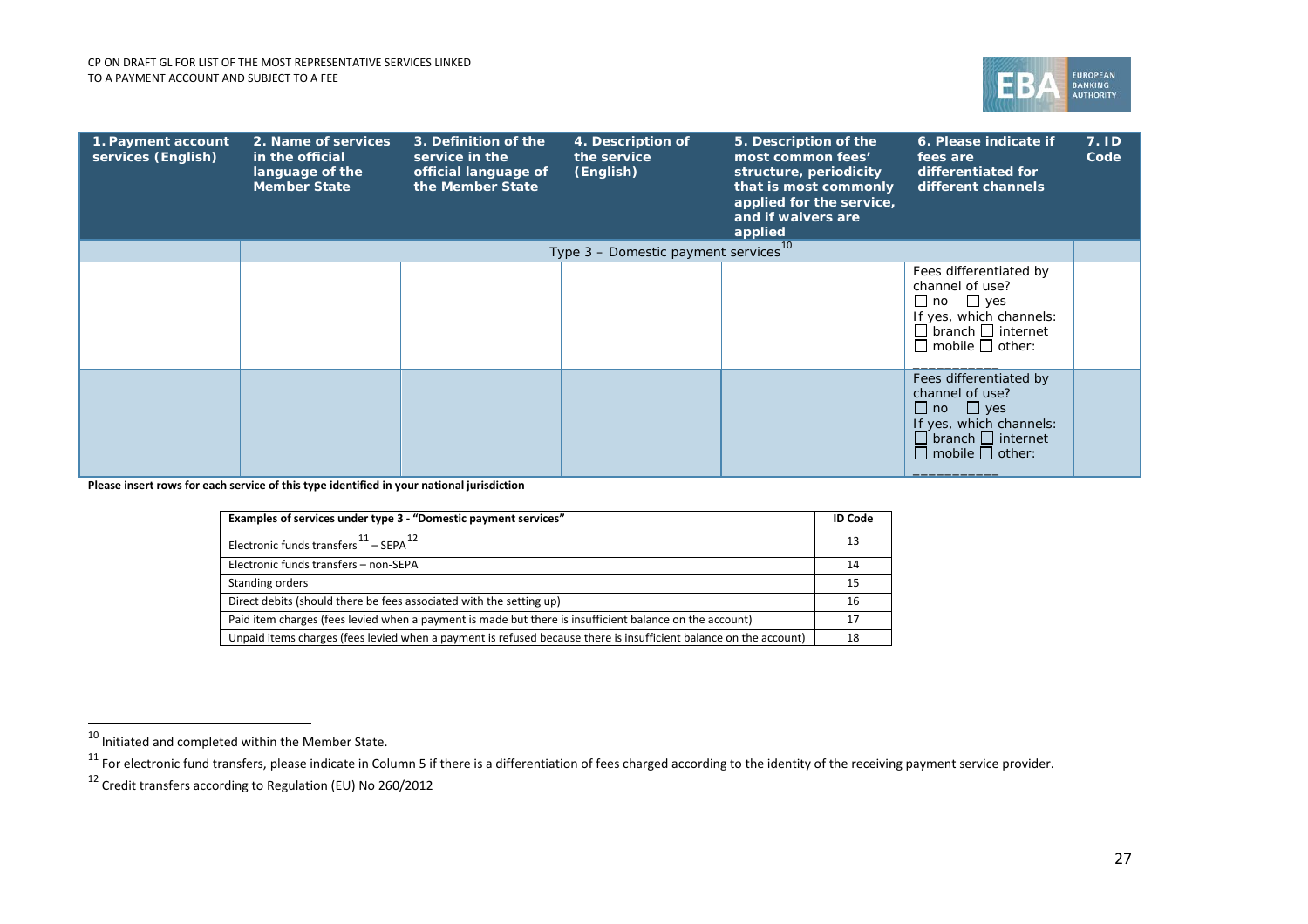

| 1. Payment account<br>services (English) | 2. Name of services<br>in the official<br>language of the<br><b>Member State</b> | 3. Definition of the<br>service in the<br>official language of<br>the Member State | 4. Description of<br>the service<br>(English) | 5. Description of the<br>most common fees'<br>structure, periodicity<br>that is most commonly<br>applied for the service,<br>and if waivers are<br>applied | 6. Please indicate if<br>fees are<br>differentiated for<br>different channels                                                                                | 7.1D<br>Code |
|------------------------------------------|----------------------------------------------------------------------------------|------------------------------------------------------------------------------------|-----------------------------------------------|------------------------------------------------------------------------------------------------------------------------------------------------------------|--------------------------------------------------------------------------------------------------------------------------------------------------------------|--------------|
|                                          |                                                                                  |                                                                                    |                                               | Type 4 – International payments and Foreign Currency related services                                                                                      |                                                                                                                                                              |              |
|                                          |                                                                                  |                                                                                    |                                               |                                                                                                                                                            | Fees differentiated by<br>channel of use?<br>$\Box$ no $\Box$ yes<br>If yes, which channels:<br>$\Box$ branch $\Box$ internet<br>$\Box$ mobile $\Box$ other: |              |
|                                          |                                                                                  |                                                                                    |                                               |                                                                                                                                                            | Fees differentiated by<br>channel of use?<br>$\Box$ no $\Box$ yes<br>If yes, which channels:<br>$\Box$ branch $\Box$ internet<br>$\Box$ mobile $\Box$ other: |              |

| Examples of services under type 4 - "International payments and Foreign Currency related services" |    |  |
|----------------------------------------------------------------------------------------------------|----|--|
| Electronic funds transfers -SEPA                                                                   | 13 |  |
| Electronic funds transfers - non-SEPA                                                              | 14 |  |
| Receipt of international Electronic funds transfers                                                | 19 |  |
| Currency exchange services                                                                         | 20 |  |
| Foreign currency travelers cheques                                                                 |    |  |